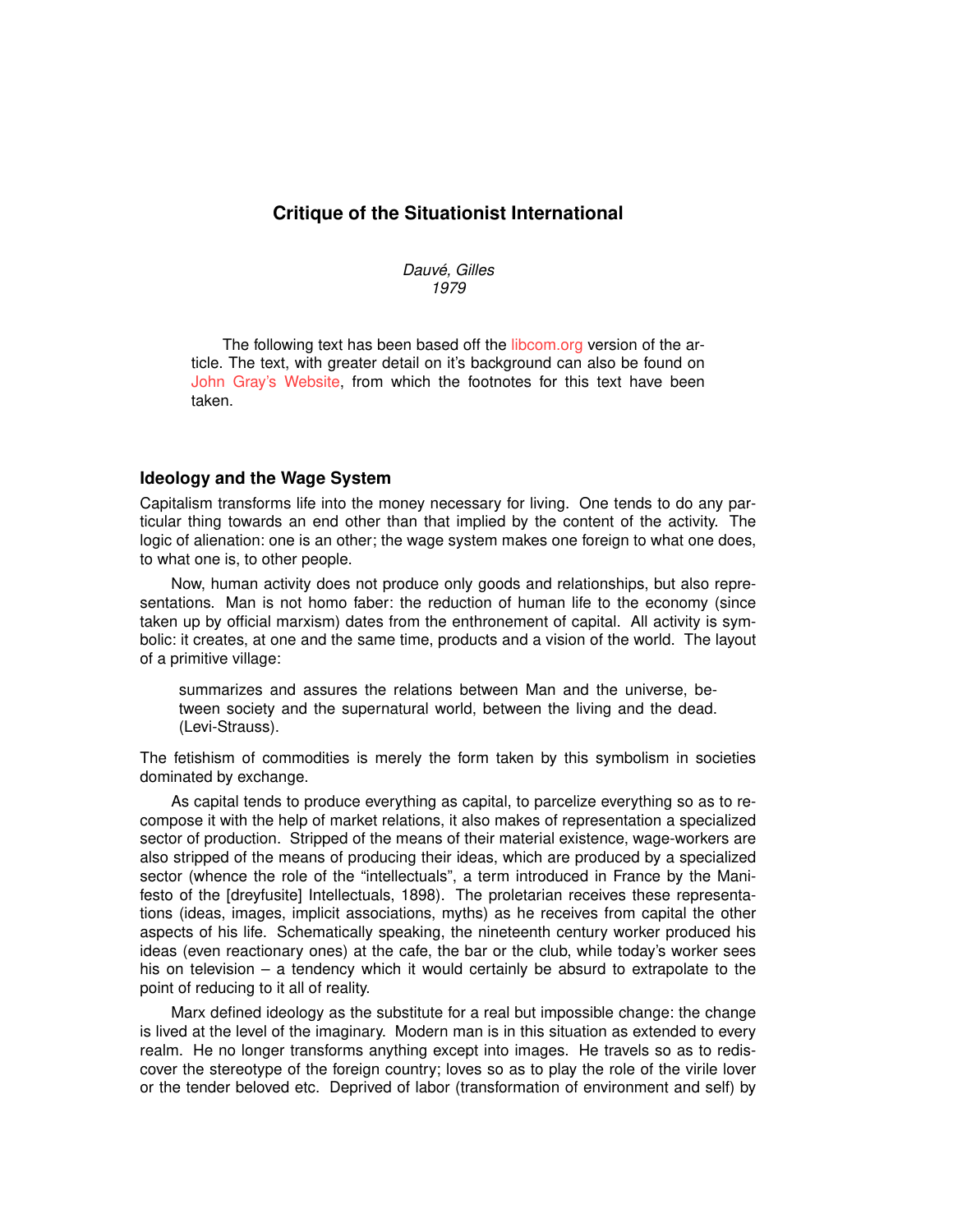wage-labor, the proletarian lives the "spectacle" of change.

The present-day wage-worker does not live in "abundance" in relation to the nineteenth-century worker who lived in "poverty". The wage-worker does not simply consume objects, but reproduces the economic and mental structures which weigh on him. It is because of this, contrary to the opinion of Invariance<sup>1</sup>, that he cannot free himself of these representations except by suppressing their material basis. He lives in a community of semiotics which force him to continue: materially (credit), ideologically and psychologically (this community is one of the few available). One does not only consume signs: the constraints are as much, and first of all, economic (bills to be paid, etc.). Capital rests on the production and sale of objects. That these objects also function as signs (and sometimes as that above all) is a fact, but this never annuls their materiality. Only intellectuals believe themselves to be living in a world made purely of signs<sup>2</sup>.

## **True and False**

What are the consequences for the revolutionary movement of the "the function of social appearances in modern capitalism" (I.S. 10, p. 79) ? As Marx and Déjacque<sup>3</sup> put it, communism has always been the dream of the world. Today, the dream also serves not to change reality. One cannot content oneself with "telling" the truth: this can only exist as practice, as relationship between subject and object, saying and doing, expression and transformation, and manifests itself as tension. The "false" is not a screen which blocks the view. The "true" exists within the false, in Le Monde or on television, and the "false" within the true, in texts which are revolutionary or which claim to be. The false asserts itself through its practice, by the use which it makes of the truth: the true is so only in transformation. Revolutionary activity that locates itself in what it says on this side of what the radio says is a semi-futility. Let us measure the gap between words and reality. The S.I. demanded that revolutionaries not dazzle with words. Revolutionary theory is not made revolutionary by itself, but by the capacity of those who possess it to put it to subversive use not by a sudden flash, but by a mode of presentation and diffusion which leaves traces, even if scarcely visible ones. The denunciation of Leftists, for example, is secondary. Making it the axis of activity leads to not dealing with fundamental questions for the purposes of polemic against this or that group. Acting in this way modifies the content of ideas and actions. One addresses the essential only through denunciations, and the denunciation quickly becomes the essential.

Face to face with the multiplication of individuals and texts with radical pretensions, the S.I. obliges one to ask: is this theory the product of a subversive social relation seeking its expression, or a production of ideas being diffused without contributing to a practical unification? Everyone listens to the radio, but radio sets unify proletarians in the service of capital – until the day when these technical means are seized by revolutionary proletarians, at which time one hour of broadcasting will be worth years of previous

<sup>&</sup>lt;sup>1</sup> Translator's footnote: Invariance: journal published by a group which split from the International Communist Party, itself the most dogmatic and voluntarist by-product of the "Bordigist" Italian left. After several years of obscure, though occasionally brilliant theoretical involutions, Invariance's editor Jacques Camatte arrived at the position that capital has "escaped the law of value" and that therefore the proletariat has disappeared. For a presentation in English of his views, see The Wandering of Humanity published by Black and Red, Detroit.

 $2$  Translator's footnote : The term "sign" is used in structuralist writing to mean a signifier (representation) that has become separated from what it originally signified (a phenomenon in the world). A "sign" thus implies a representation which refers only to itself, i.e. is "tautological". One example of a "sign" would be the credit extended in ever greater quantities to bankrupt nations by large banks, credit which cannot possibly be repaid: it is a representation of commodities which will never be produced.)

<sup>&</sup>lt;sup>3</sup> Translator's footnote: Joseph Déjacque: French communist artisan active in the 1848 rising. A collection of his writings is available under the title A Bas les chefs (Champ Libre, Paris 1974).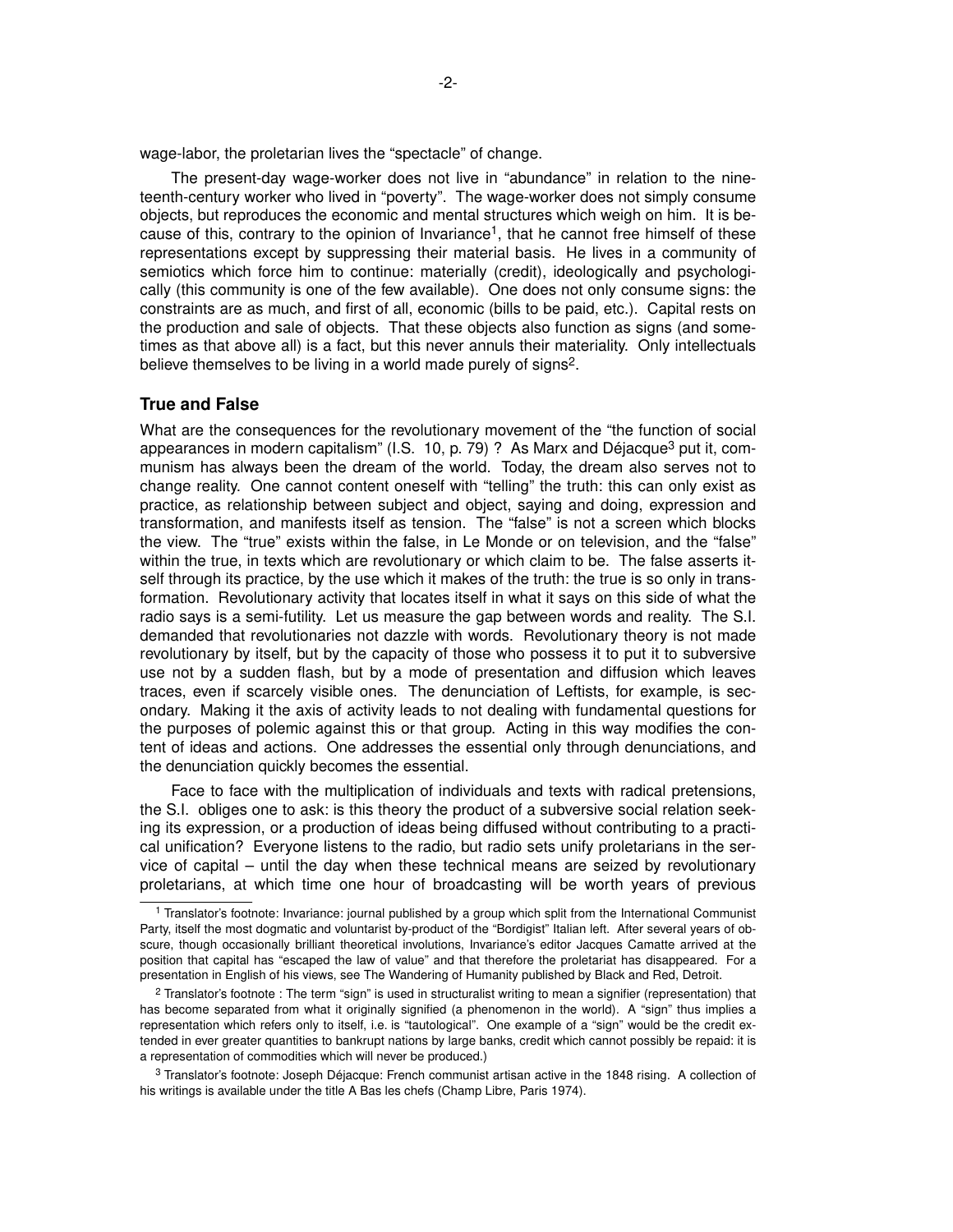"propaganda"4.

However, the "end of ideology" does not mean that there could be a society without ideas, functioning automatically, like a machine: this would presuppose a "robotized" and thus a non-"human" society, since it would be deprived of the necessary reaction of its members. Having become an ideology in the sense of The German Ideology, the imaginary develops exactly along these lines. There is no dictatorship of social relations which remote-controls us, without reaction and reflection on our part. This is a very partial vision of "barbarism". The mistake in descriptions of completely totalitarian societies (Orwell's 1984 or the film THX 1138) is that they do not see that all societies, even the most oppressive, presuppose the intervention and action of human beings in their unfolding. Every society, including and especially capitalist society, lives on these tensions, even though it risks being destroyed by them. The critique of ideology denies neither the role of ideas nor that of collective action in propagating them.

### **The Theoretical Deadend of the Notion of the "Spectacle"**

The notion of the spectacle unites a large number of given basic facts by showing society  $-$  and thus its revolutionary transformation  $-$  as activity. Capitalism does not "mystify" the workers. The activity of revolutionaries does not demystify; it is the expression of a real social movement. The revolution creates a different activity whose establishment is a condition of what classical revolutionary theory called "political" tasks (destruction of the State).

But the S.I. was not able to conceive in this way of the notion which it had brought to light. It invested so much in this notion that it reconstructed the whole of revolutionary theory around the spectacle.

In its theory of "bureaucratic capitalism", Socialisme ou Barbarie (S ou B) had capital rest on the bureaucracy. In its theory of "spectacular commodity society", the S.I. explained everything from the spectacle. One does not construct a revolutionary theory except as a whole, and by basing it on what is fundamental to social life. No, the question of "social appearances" is not the key to any new revolutionary endeavor  $(1.S. #10,$ p. 79).

The traditional revolutionary groups had only seen new means of conditioning. But for the S.I., the mode of expression of the "media" corresponds to a way of life which did not exist a hundred years ago. Television does not indoctrinate, but inscribes itself into a mode of being. The S.I. showed the relationship between the form and foundation, where traditional marxism saw nothing but new instruments in the service of the same cause.

Meanwhile, the notion of the spectacle elaborated by the S.I. falls behind what Marx and Engels understood by the term "ideology". Debord's book The Society of the Spectacle presents itself as an attempt to explain capitalist society and revolution, when in fact it only considers their forms, important but not determinant phenomena. It robes the description of them in a theorization which gives the impression of a fundamental analysis, when in fact the method, and the subject being studied, remain always at the level of social appearances. At this level, the book is outstanding. The trouble is that it is written (and read) as if one were going to find something in it that isn't there. While  $S$  ou  $B$  analyzed the revolutionary problem by means of industrial sociology, the S.I. analyzes it starting out from a reflection on the surface of society. This is not to say that The Society of the Spectacle is superficial. Its contradiction and, ultimately, its theoretical and practical dead-end, is to have made a study of the profound, through and by means of the

<sup>&</sup>lt;sup>4</sup> Translator's footnote: The struggle over Radio Renascensa in Portugal during 1975 bears out this point.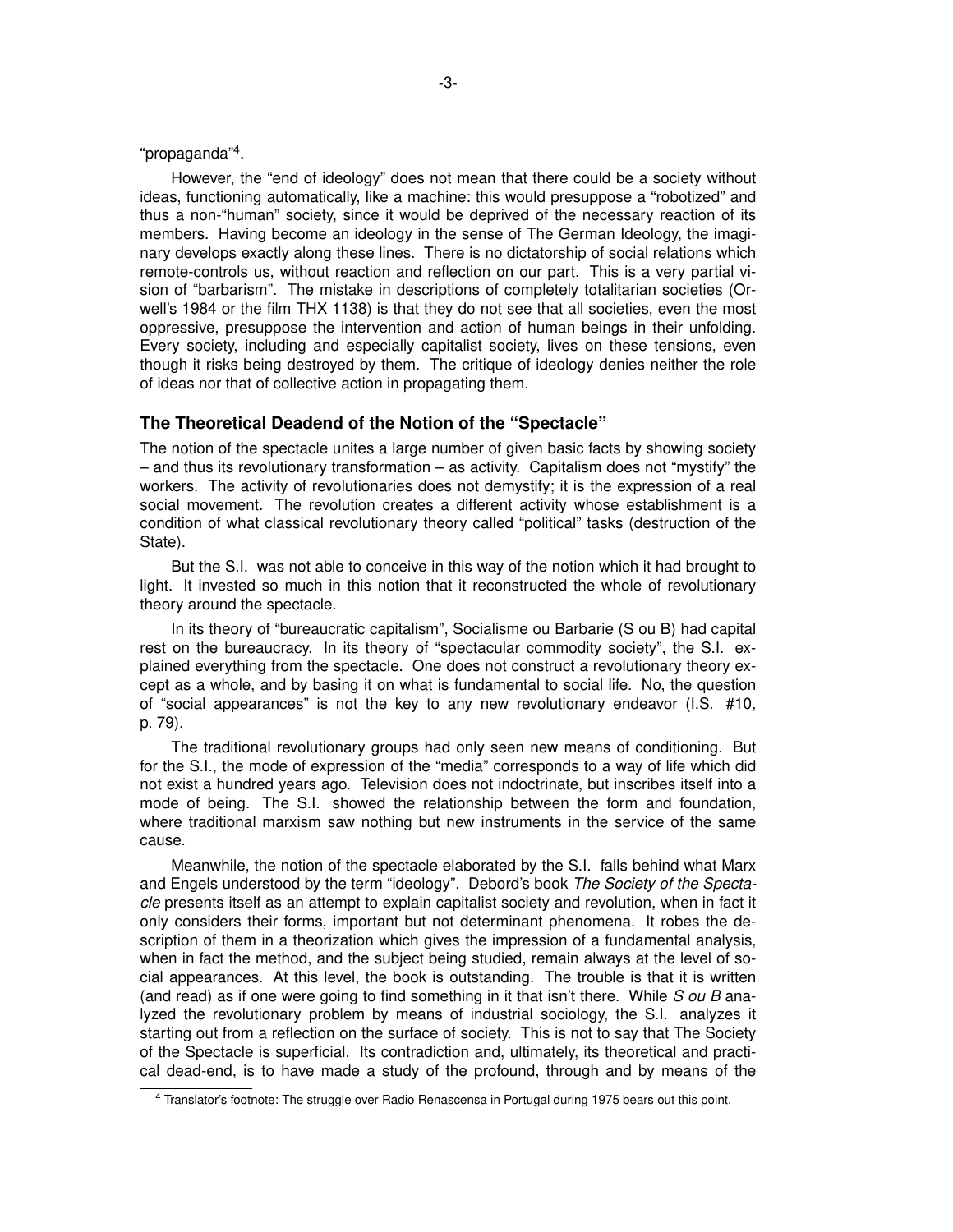superficial appearance. The S.I. had no analysis of capital: it understood it, but through its effects. It criticized the commodity, not capital - or rather, it criticized capital as commodity, and not as a system of valuation which includes production as well as exchange.

Throughout the book, Debord remains at the stage of circulation, lacking the necessary moment of production, of productive labor. What nourishes capital is not consumption, as he leads one to understand, but the formation of value by labor. Debord is right to see more in the relation between appearance and reality than in that between illusion and the reality, as if appearances did not exist. But one never understands the real on the basis of the apparent. Thus Debord does not complete his project. He does not show how capitalism makes what is only the result into the cause or even into the movement. The critique of political economy (which Debord does not make, content to ignore it as were the utopians before him) shows how the proletarian sees standing over and against him not only his product, but his activity. In the fetishism of commodities, the commodity appears as its own movement. By the fetishism of capital, capital takes on an autonomy which it does not possess, presenting itself as a living being (Invariance is a victim of this illusion): one does not know where it comes from, who produces it, by what process the proletarian engenders it, by what contradiction it lives and may die. Debord makes the spectacle into the subject of capitalism, instead of showing how it is produced by capitalism. He reduces capitalism to its spectacular dimension alone. The movement of capital becomes the movement of the spectacle. In the same way Banalites de base<sup>5</sup> makes a history of the spectacle through religion, myth, politics, philosophy, etc. This theory remains limited to a part of the real relations, and goes so far as to make them rest entirely on this part.

The spectacle is activity become passive. The S.I. rediscovered what Marx said in the Grundrisse about the rising-up of Man's being (his self-transformation, his labor) as an alien power which crushes him: facing it, he no longer lives, he only looks. The S.I. brought a new vigor to this theme. But capital is more than pacification. It needs the intervention of the proletarian, as S ou  $B^6$  said. The S.I.'s overestimation of the spectacle is the sign that it theorizes on the basis of a social vision born at the periphery of society, and which it believed to be central.

### **The Spectacle and the Theory of Art**

The theory of the spectacle expresses the crisis of the space-time outside labor. Capital more and more creates a realm outside of labor according to the logic of its economy: it does not develop leisure to control the masses, but because it reduces living labor to a lesser role in production, diminishes labor-time, and adds to the wage-worker's time of inactivity. Capital creates for the wage-workers a space-time that is excluded, empty, because consumption never succeeds in filling it completely. To speak of space-time is to insist on the fact that there is a reduction in the working day, and that this freed time also occupies a geographical and social space, in particular the street (c.f. the importance of the city and of the derive<sup>7</sup> for the S.I.).

 $5$  Translator's footnote: Appeared in English as The Totality for Kids.

 $6$  Translator's footnote: In a series of articles in Socialisme ou Barbarie, it was shown how capitalist industry needs the active and creative cooperation of workers in order to function. The most telling example of this is the British rank-and-file workers' tactic of the "work to rule" in which all jobs are carried out precisely according to union contract and employer specification. This usually results in a decline in output by anywhere up to 50 percent. (Tr.)

<sup>7</sup> Translator's footnote: This concept was central to the "unitary urbanism" of the early S.I.. Loosely translated it means drifting around, usually on foot, in a city, and exploring and analyzing the life of the city thereby. (Tr.)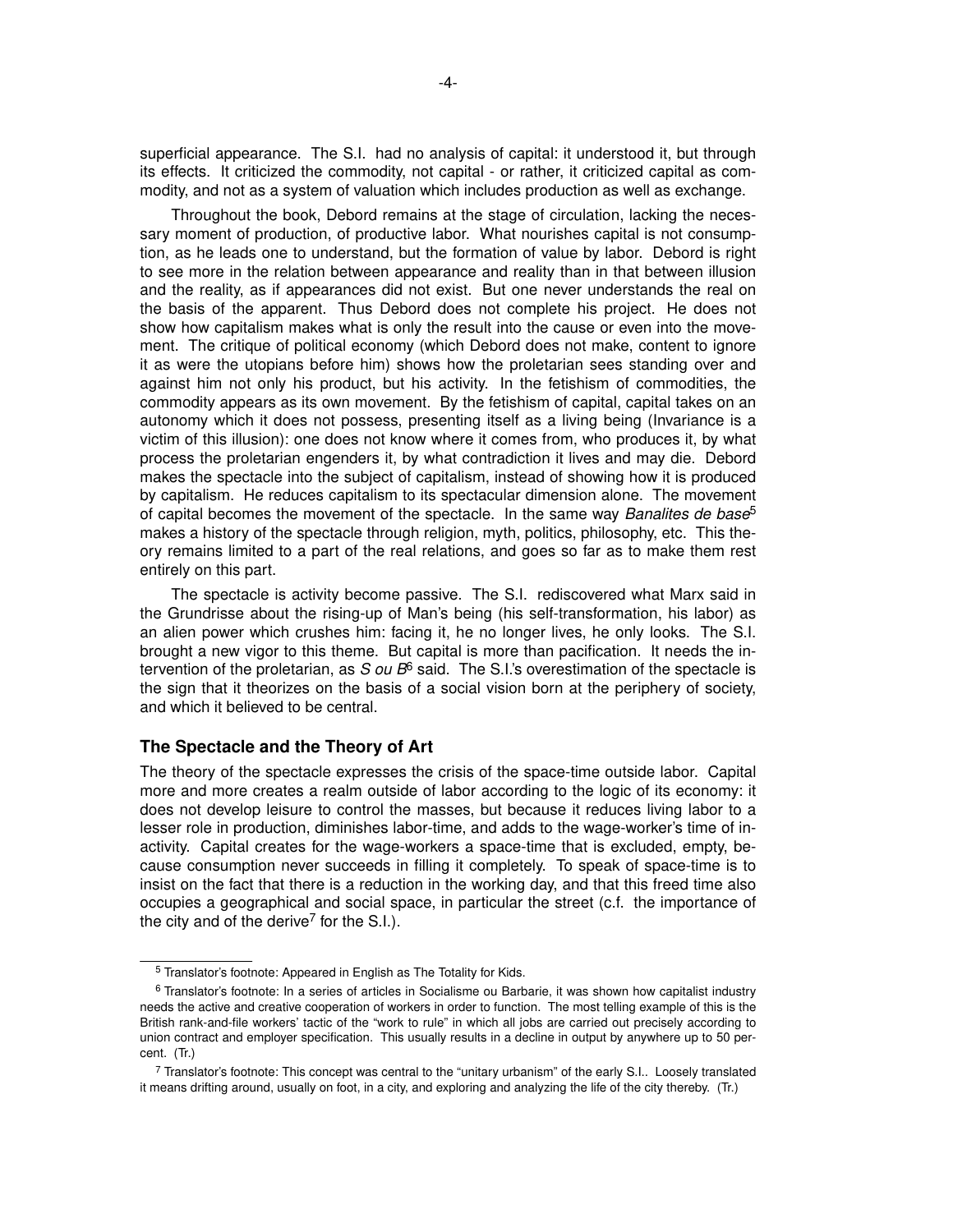This situation coincides with a dual crisis of "art". Firstly, art no longer has meaning because Western society doesn't know where it's going. With 1914, the West lost the meaning and direction of civilization. Scientism, liberalism and apologetics for the "liberating" effect of productive forces went bankrupt like their adversaries (Romanticism, etc.). From then on, art was to be tragic, narcissistic, or the negation of itself. In former periods of crisis, one sought the meaning of the world: today, one doubts if it has one. Secondly, the colonization of the market and the vain and frenzied search for a "direction" enlist the artist in the service of consumption outside of labor.

The S.I. is conscious of its social origin. Sur le passage de quelques personnes... (1959), one of Debord's films, speaks of people "on the margin of the economy." On this terrain, like  $S$  ou  $B$  on the terrain of the enterprise, the S.I. understood that modern capitalism tends to exclude people from all activity and at the same time to engage them in a pseudo participation. But, like  $S$  ou  $B$ , it makes a decisive criterion out of the contradiction between active and passive. Revolutionary practice consists of breaking the very principle of the spectacle: non-intervention  $(1.S. # 1, p. 110)$ . At the end of the process, the workers council will be the means of being active, of breaking down separation. Capital endures by the exclusion of human beings, their passivity. What moves in the direction of a refusal of passivity is revolutionary. Hence the revolutionary is defined by "a new style of life" which will be an "example" (I.S. #6, p. 4).

The realm outside labor rests on bonds that are more contingent (c.f. the derive) and subjective than wage labor, which belongs more to the necessary and the objective. To the traditional economy, the S.I. opposes "an economy of desires" (I.S. #7, p. 16); to necessity, it opposes freedom; to effort, pleasure; to labor, the automation which makes it unnecessary; to sacrifice, delight. The S.I. reverses the oppositions which must be superceded. Communism does not free one from the necessity of labor, it overthrows "labor" itself (as a separate and alien activity - Tr.). The S.I. identifies revolution with a liberation from constraints, based on desire and first of all on the desire for others, the need for relationships. It makes the link between "situation" and "labor" badly, which limits its notion of the situation. It thinks of society and its revolution from the context of non-wageearning social layers. Hence, it carries over onto the productive proletariat what it said about those who are outside the wage system (street gangs, ghetto blacks). Because it was ignorant of the center of gravity of the movement, the S.I. moved toward councilism: the councils permit a "direct and active communication" (Society of the Spectacle). The revolution appeared as the extension of the construction of intersubjective situations to the whole of society.

The critique of the S.I. passes through the recognition of its "avant-garde artist" aspect. Its sociological origin often provokes abusive and absurd interpretations of the "they were petty-bourgeois" variety. The question is clearly elsewhere. In the case of the S.I., it theorized from its own social experience. The S.I.'s artistic origin is not a stigma in itself; but it leaves its mark on theory and evolution when the group envisages the world from the point of view of its specific social layer. The passing to a revolutionary theory and action that were general (no longer aimed only at art, urbanism, etc.) corresponds to a precise logic on the S.I.'s part. The S.I. says that each new issue of its journal can and must allow one to re-read all the previous issues in a new way. This is indeed the characteristic of a theory which is growing richer, being enriched, and the opposite of S ou B. It is not a matter of., on one side the general aspect of the S.I., and on the other its more or less critical relationship to art. The critique of separation was its quiding thread. In art, as in the council, in self-management, in workers' democracy and in organization (c.f. its Minimum definition of revolutionary organizations), the S.I. wanted to break down separation, to create a real community. While the S.I. refused "questioning" la Cardan, it ended by adopting the problematic of "participation" la Chaulieu.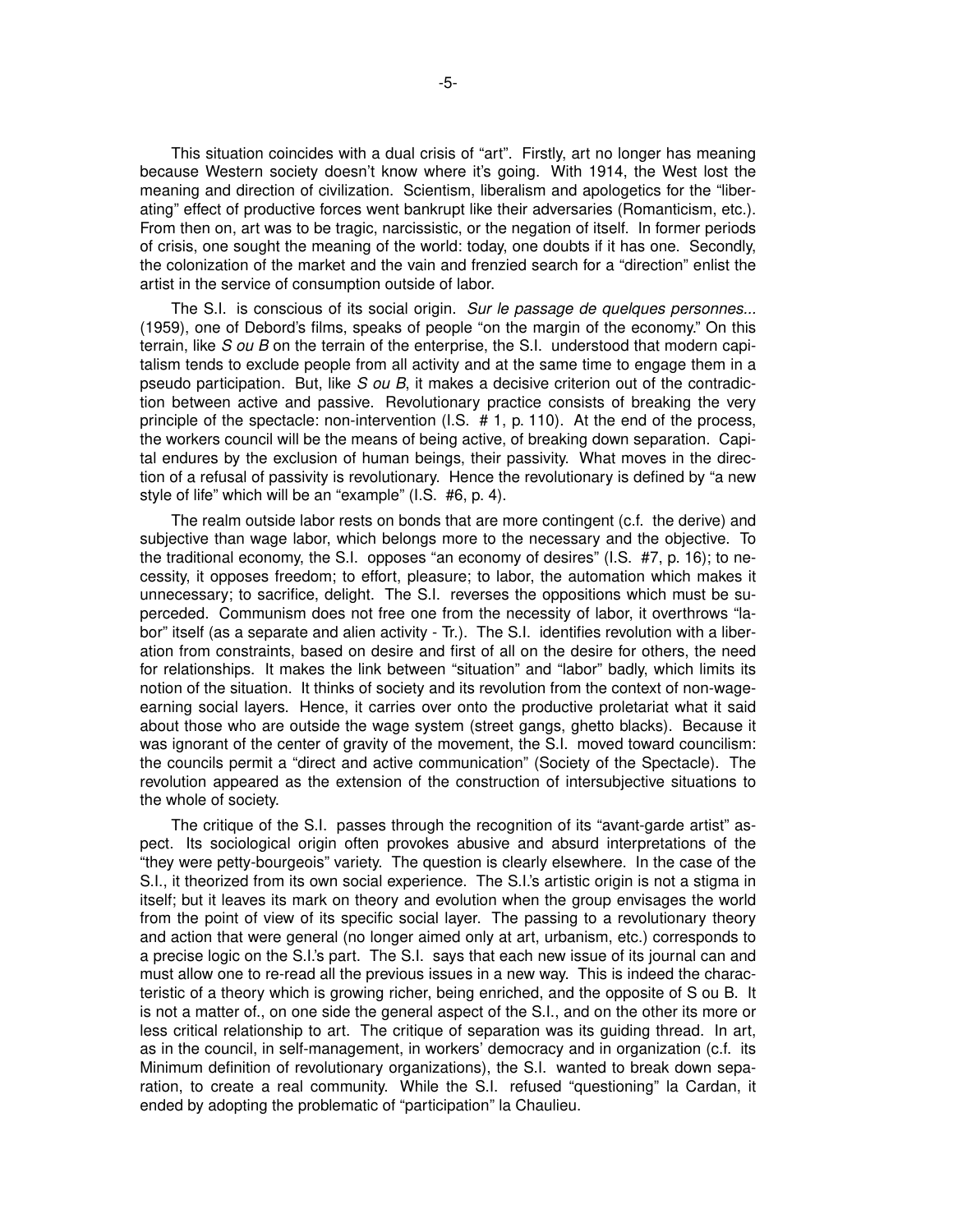## **The S.I. and Socialisme ou Barbarie**

In order to attain "the transparency of inter-subjective relations", the S.I. wound up with the councilism supported by  $S$  ou  $B$ . The council is the means of rediscovering unity. Debord met the S ou B through Canjuers and joined it for several months. His membership was not mentioned in the S.I. journal. On the contrary: La Veritable Scission<sup>8</sup>, speaking of Khayati, excludes on principle "a double membership (in both the S.I. and another group) which would immediately border on manipulation" (p. 85). However that may be, Debord participated in the activities of  $S$  ou  $B$ , throughout the time he was a member, notably taking part in the team that was sent to Belgium during the great strike of 1960. At the end of an international meeting organized by  $S$  ou  $B$ , which was at once deceptive and revealing of the lack of perspectives, and which concluded with a pretentious speech by Chaulieu on the tasks of S ou B, Debord announced his resignation. Not without irony, he declared that he was in accord with the vast perspectives outlined by Chaulieu, but that he did not feel equal to so immense a task.

I.S. #6 (1961) adopted the idea of the councils, if not councilism; in any case it adopted the thesis of the division between "order-givers" and "order-takers". The project which the S.I. set for itself in I.S. M, comprising among others "the study without illusions of the classical workers' movement" andof Marx, was not to be realized. The S.I. was to remain ignorant of the reality of the communist left, particularly Bordiga. The most radical of the revolutionary movement would always be an improved  $S$  ou  $B$ . It saw theory through this filter.

Vaneigem's Banalites de base cheerfully bypasses Marx. and rewrites history in the light of  $S$  ou B, while adding to it the critique of the commodity. The S.I. criticized  $S$  ou B but only in terms of degree: for the S.I., S ou B limited socialism to workers management, while in fact it meant management of everything. Chaulieu confined himself to the factory, Debord wanted to self-manage life. Vaneigem's procedure is close to that of Cardan. He looks for a sign (evidence): no longer the shameless exploitation of workers on the shop-floor, but the misery of social relationships, there is the revolutionary detonator:

The feeble quality of the spectacle and of everyday life becomes the only sign.

La Veritable Scission... would also speak of a sign of what was unbearable. Vaneigem is against vulgar marxism, but he does not integrate marxism into a critique. He does not assimilate what was revolutionary about Marx that established marxism has obliterated. In I.S. #9 (1963), the S.I. still acknowledged that Cardan was "in advance" of it.

Like Society of the Spectacle, Banalities de base situates itself at the level of ideology and its contradictions. Vaneigem shows how religion has become the spectacle, which obliges revolutionary theory to criticize the spectacle as it once had to start out from a critique of religion and philosophy. But in this way one obtains only the (pre) condition of revolutionary theory: the work remains to be done. The S.I. at first hoped for a lot from Lefebvre<sup>9</sup> and Cardan, then violently rejected them. But it kept in common with them the lack of both a theory of capitalism and a theory of society. Toward 1960, it opened up to new horizons but did not take the step. The S.I. confronted value (c.f.

<sup>8</sup> Translator's footnote: La veritable scission dans l'Internationale: Editions Champ Libre. Documents by various members of the S.I. concerning the splitting and dissolution of the group.

<sup>9</sup> Translator's footnote: Henri Lefebvre: at one time the most sophisticated philosophical apologist for the French CP (c.f. his Dialectical Materialism, Cape Editions, London). Lefebvre broke with the Party and during the late '50's and early '60s began to construct a "critical theory of everyday life". His work was important to the S.I. although he never transcended a fundamentally academic and sociologistic viewpoint. The S.I. denounced him after he published a text on the Paris Commune which was largely stolen from the S.I.'s earlier "Theses" on the same topic.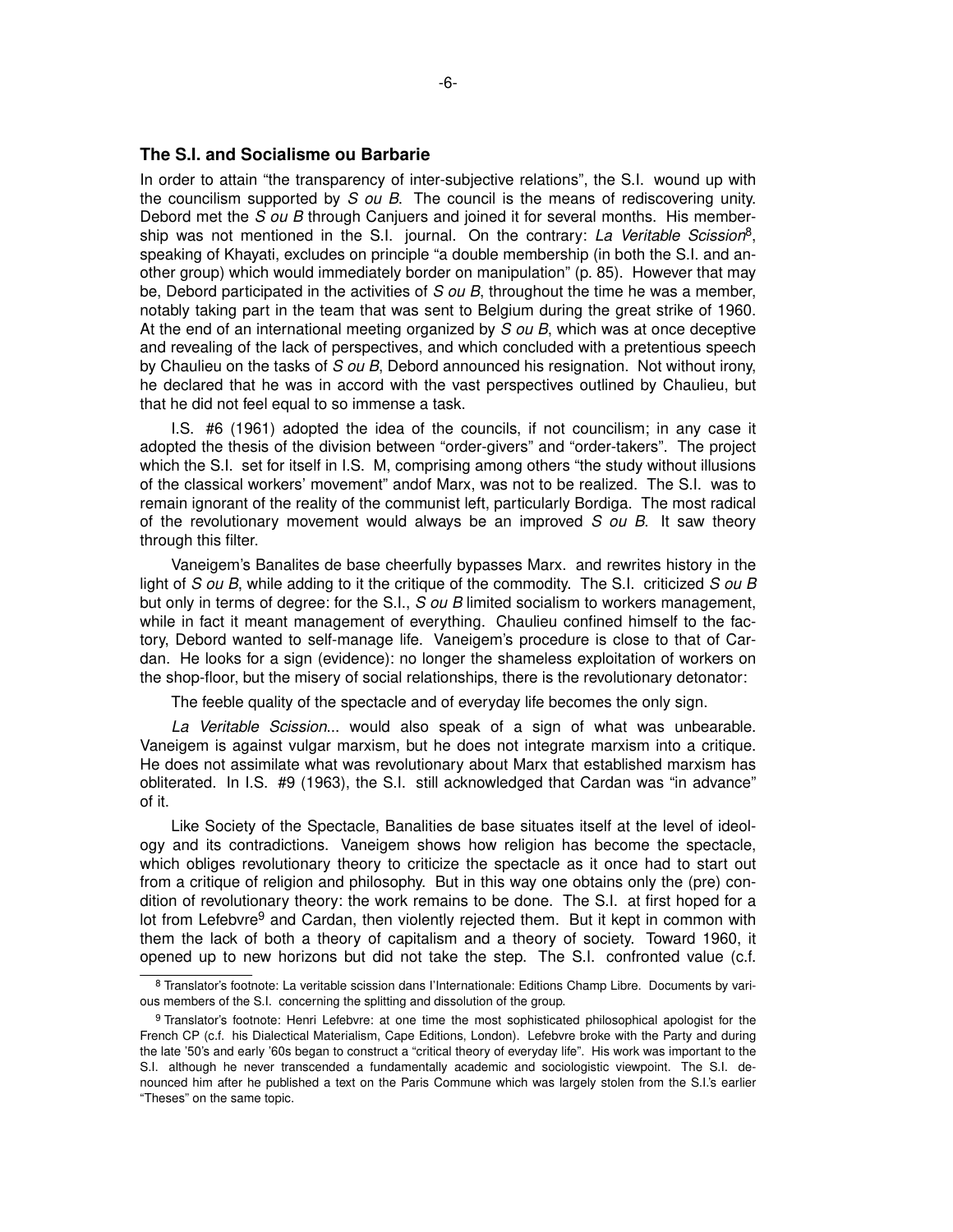Jorn's text on political economy and use value) but did not recognize it for what it was. Its theory had neither centrality nor globality. This led it to overestimate very diverse social movements, without seeing the kernel of the problem.

It is, for example, incontestable that the article on Watts<sup>10</sup> (#9, 1964) is a brilliant theoretical breakthrough. Taking up in its own way what might have been said about the exchange between Mauss and Bataille, the S.I. posed the question of the modification of the very substance of capitalist society. The article's conclusion even takes up once again Marx's formulation about the link between Man and his generic nature, taken up at the same time by Camatte in the P.C.I.<sup>11</sup> (c.f.  $#1$  of Invariance). But staying at the level of the commodity, the S.I. was incapable of differentiating between the levels of society, and of singling out what makes a revolution. When it writes that

a revolt against the spectacle situates itself at the level of the totality...

it proves that it is making the spectacle into the totality. In the same way its "managementist" illusions led it to distort the facts concerning Algeria after Boumedienne's coup d'etat:

The only program of the Algerians socialist elements is the defense of the self-managed sector, not only as it is, but as it ought to be. (#9, 1964, p. 21).

In other words, without revolution, that is to say, without the destruction of the State and key transformations in society, the S.I. believed that there could be workers' management, and that revolutionaries should work for its extension.

#### **Positive Utopia**

The S.I. allows the recognition at the level of revolutionary activity of the implications of the development of capital since 1914, already recognized by the communist left insofar as this development involved reformism, nations, wars, the evolution of the state, etc. The S.I. had crossed the path of the communist left.

The S.I. understood the communist movement and the revolution as the production by the proletarians of new relations to each other and to "things". It rediscovered the Marxian idea of communism as the movement of self-creation by men of their own relations. With the exception of Bordiga, it was the first to connect again with the utopian tradition. This was at once its strength and its ambiguity.

The S.I. was initially a revolt which sought to take back the cultural means monopolized by money and power. Previously the most lucid artists had wanted to break the separation between art and life: the S.I. raised this demand to a higher level in their desire to abolish the distance between life and revolution. "Experimentation" had been for surrealism an illusory means of wrenching art out of its isolation from reality: the S.I. applied it in order to found a positive utopia. The ambiguity comes from the fact that the S.I. did not know exactly whether it was a matter of living differently from now on or only of heading that way.

The culture to be overthrown will not really fall except along with the totality of the socio-economic formation which upholds it. But, without further ado, the S.I. proposes to confront it throughout its length and breadth, up to and including the imposition of an autonomous situationist control and

<sup>&</sup>lt;sup>10</sup> Translator's footnote: Published in the U.S. as Decline and Fall of the Spectacular Commodity Economy.

<sup>&</sup>lt;sup>11</sup> Translator's footnote: Internationalist Communist Party (founded in 1943). Their English journal is Communist Program.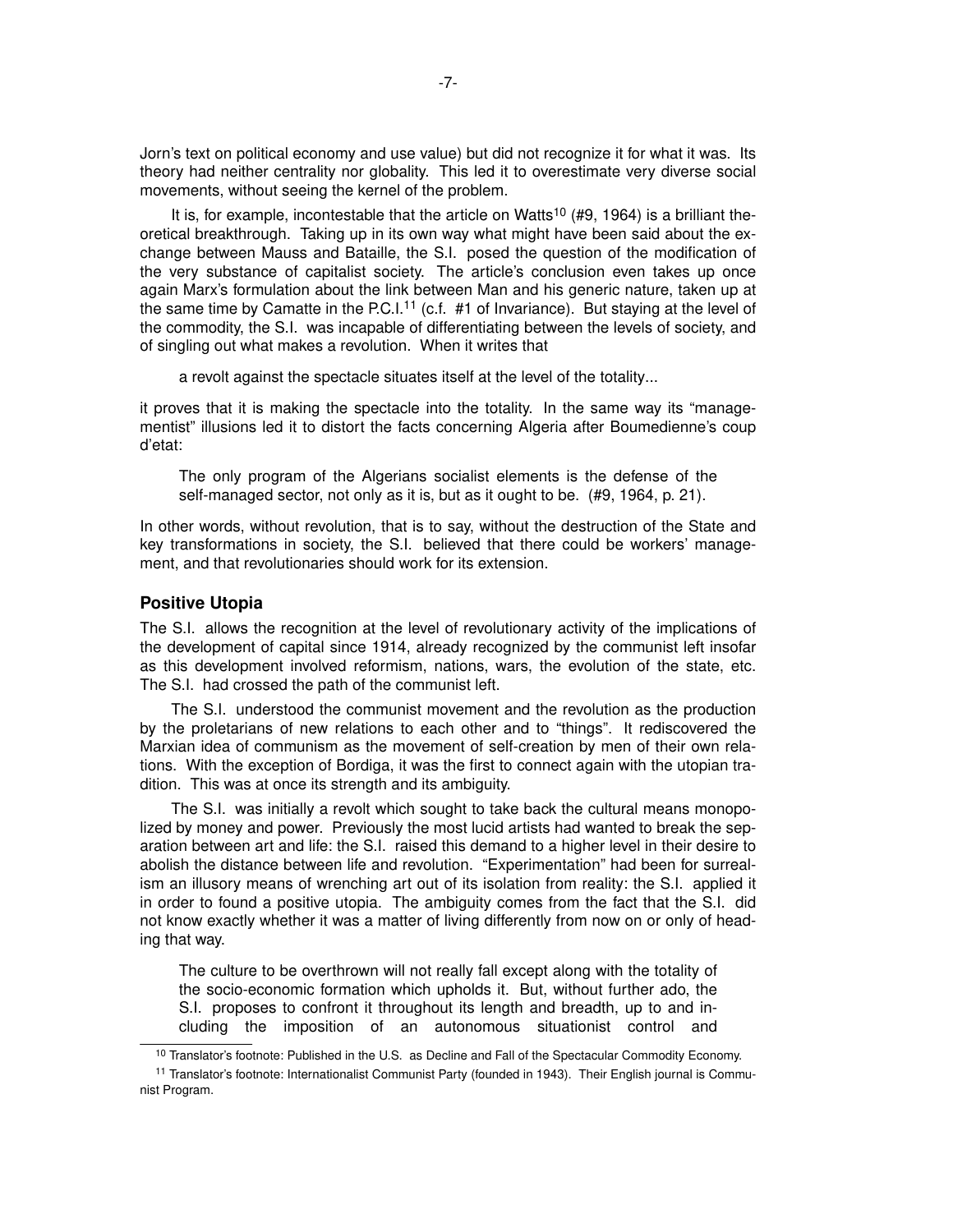experimentation against those who hold the existing cultural authority(ies), i.e. up to and including a state of dual power within culture... The center of such a development within culture would first of all have to be UNESCO once the S.I. had taken command of it: a new type of popular university, detached from the old culture; lastly, utopian centers to be built which, in relation to certain existing developments in the social space of leisure, would have to be more completely liberated from the ruling daily life... would function as bridgeheads for a new invasion of everyday life. (#5, 1960, pp. 5 & 31).

The idea of a gradual liberation is coherent with that of a self-management spreading everywhere little by little: it misunderstands society as a totality. Besides this, it grants privilege to "culture", the "center of meaning of a meaningless society" (#5, p. 5).

This exaggeration of the role of culture was later to be carried over into workers' autonomy: the "power of the councils" was supposed to spread until it occupied the whole of society. These two traits have deep roots in the origins of the S.I.. The problem, then, is not that the S.I. remained too "artistic" in the Bohemian sense, lacking in "rigor" (as if the "Marxists" were rigorous), but that it applied the same approach throughout.

The projects for "another" life were legion in the S.I.. I.S. #6 (1961) dealt with an experimental town. At the Goteborg conference, Vaneigem spoke of constructing situationist bases, in preparation for a unitary urbanism and a liberated life. This speech (says the account of the proceeding) met with no opposition (#7, 1962, p. 27).

One makes an organization: revolutionary groups "have no right to exist as a permanent vanguard unless they themselves set the example of a new style of life." (#7, p. 16). The overestimation of organization and of the responsibility of living differently now led, obviously, to a self-overestimation of the S.I.. Trocchi declares in #7:

We envisage a situation in which life is continually renewed by art, a situation constructed by the imagination... we have already gone through enough experiences in a preparatory direction: we are ready to act. (pp. 50 & 53).

A significant fact: the critique of this article in the following issue did not pick up on this aspect (#8, pp. 3-5). Trocchi was to realize this program in his own way in Project Sigma: the S.I. did not disavow it, but only stated that Trocchi was not undertaking this project in his capacity as a member of the S.I. (#9, p. 83).

The ambiguity was brought to a head by Vaneigem who in fact wrote a treatise on how to live differently in the present world while setting forth what social relations could be. It is a handbook to violating the logic of the market and the wage system wherever one can get away with it. La Veritable Scission... has some harsh words for Vaneigem and his book. Debord and Sanguinetti were right to speak of "exorcism":

He has said so as not to be (p. 143).

No doubt. But the critique is belated. Vaneigem's book was a difficult work to produce because it cannot be lived, threatened with falling on the one hand into a marginal possibilism and on the other into an imperative which is unrealizable and thus moral. Either one huddles in the crevices of bourgeois society, or one ceaselessly opposes to it a different life which is impotent because only the revolution can make it a reality. The S.I. put the worst of itself into its worst text. Vaneigem was the weakest side of the S.I., the one which reveals all its weaknesses. The positive utopia is revolutionary as demand, as tension, because it cannot be realized within this society: it becomes derisory when one tries to live it today. Instead of hammering away at Vaneigem as an individual, The Real Split... could have drawn up the balance sheet of the practice which had produced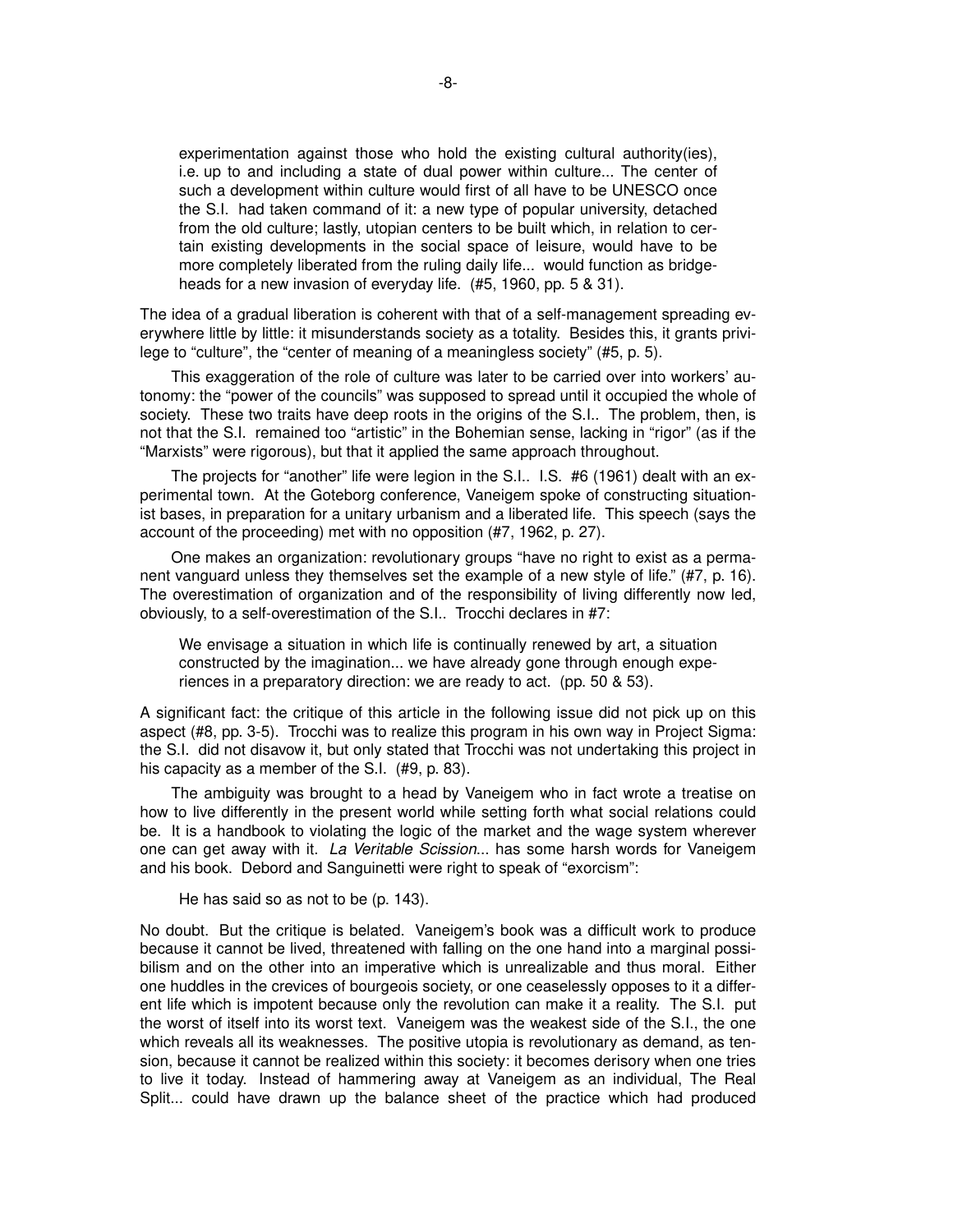Vaneigem, but there was no such balance sheet (see below).

The reformism of the everyday was later transferred to the level of work; arriving late for work, writes Ratgeb<sup>12</sup> is the beginning of a critique of wage labor. We are not seeking to make fun of Vaneigem, unhappy theoretician of an art of living, "la radicalité". His brio only succeeds in giving the Treatise an empty pretension which makes one smile. The Real Split... is ill inspired to mock the attitude of Vaneigem in May 1968, when he left for his vacation as planned even though the "events" had begun (he quickly returned). This personal contradiction reflected the theoretical and practical contradiction sustained by the S.I. from its beginnings. Like every morality, Vaneigem's position was untenable and had to explode on contact with reality. The S.I. in denouncing his attitude gave itself over also to a moralistic practice: it judged acts without examining their causes. This revelation of Vaneigem's past, whether it troubles or amuses the radicalists, has besides something unpleasant about it. If Vaneigem's inconsistency in 1968 was important, the S.I. should have drawn conclusions from it, as it did not fail to do in a host of other cases, and should not have waited until four years later to talk about it. If Vaneigem's default was not important, it was useless to talk about it, even when he broke with the S.I.. In fact the S.I., to use its own expression, exorcised the impotence of its morality by denouncing the individuals who failed in upholding this morality, thus saving at one blow both the morality and itself as the S.I.. Vaneigem was the scapegoat for an impossible utopianism.

#### **Materialism and Idealism in the S.I.**

Against militant moralism, the S.I. extolled another morality: that of the autonomy of individuals in the social group and in the revolutionary group. Now, only an activity integrated into a social movement permits autonomy through an effective practice. Otherwise the requirement of autonomy ends up by creating an elite of those who know how to make themselves autonomous<sup>13</sup>. Whoever says elitism also says disciples. The S.I. showed a great organizational idealism, as did Bordiga (the revolutionary as "disintoxicated"), even though the S.I. resolved it differently. The S.I. had recourse to an immediate practical morality, which illustrates its contradiction. Every morality puts on top of the given social relations the obligation to behave in a way which runs counter to those relations. In this case, the S.I.'s morality requires that one be respectful of spontaneity.

The S.I.'s materialism is limited to the awareness of society as intersubjectivity, as interaction of human relationships on the immediate plane, neglecting the totality: but society is also the production of its own material conditions, and the immediate relations crystallize into institutions, with the state at their head. The "creation of concrete situations" is only one facet of the revolutionary movement. In theorizing it, the S.I. does indeed start out from the real conditions of existence, but reduces them to intersubjective relations. This is the point of view of the subject trying to rediscover itself, not a view which encompasses both subject and object. It is the "subject" stripped of its "representation". The systematization of this opposition in The Society of the Spectacle takes up again the idealist opposition characterized by its forgetting of Man's objectifications (labor, appropriation of the world, fusion of Man and nature). The subject-object opposition is the guiding thread of Western philosophy, formed in a world whose meaning Man sees escaping him

<sup>&</sup>lt;sup>12</sup> Translator's footnote: Ratgeb: pseudonym used by Vaneigem for his book, De la greve sauvage a l'autogestion generalisee Editions 10/18, Paris, 1973.

 $13$  Translator's footnote: This fetishism of "autonomy" developed into a nasty little game among the "pro-situ" groups. They would solicit "dialogue" from people who "saw themselves" in one of their texts. When naive sympathizers responded, they would be encouraged to engage in some "autonomous practice" so as to prove that they were not "mere spectators." The most sincere among them would then attempt this. The result would invariably be savagely denounced by the prositu group as "incoherent", "confusionist", etc. and relations would be broken off.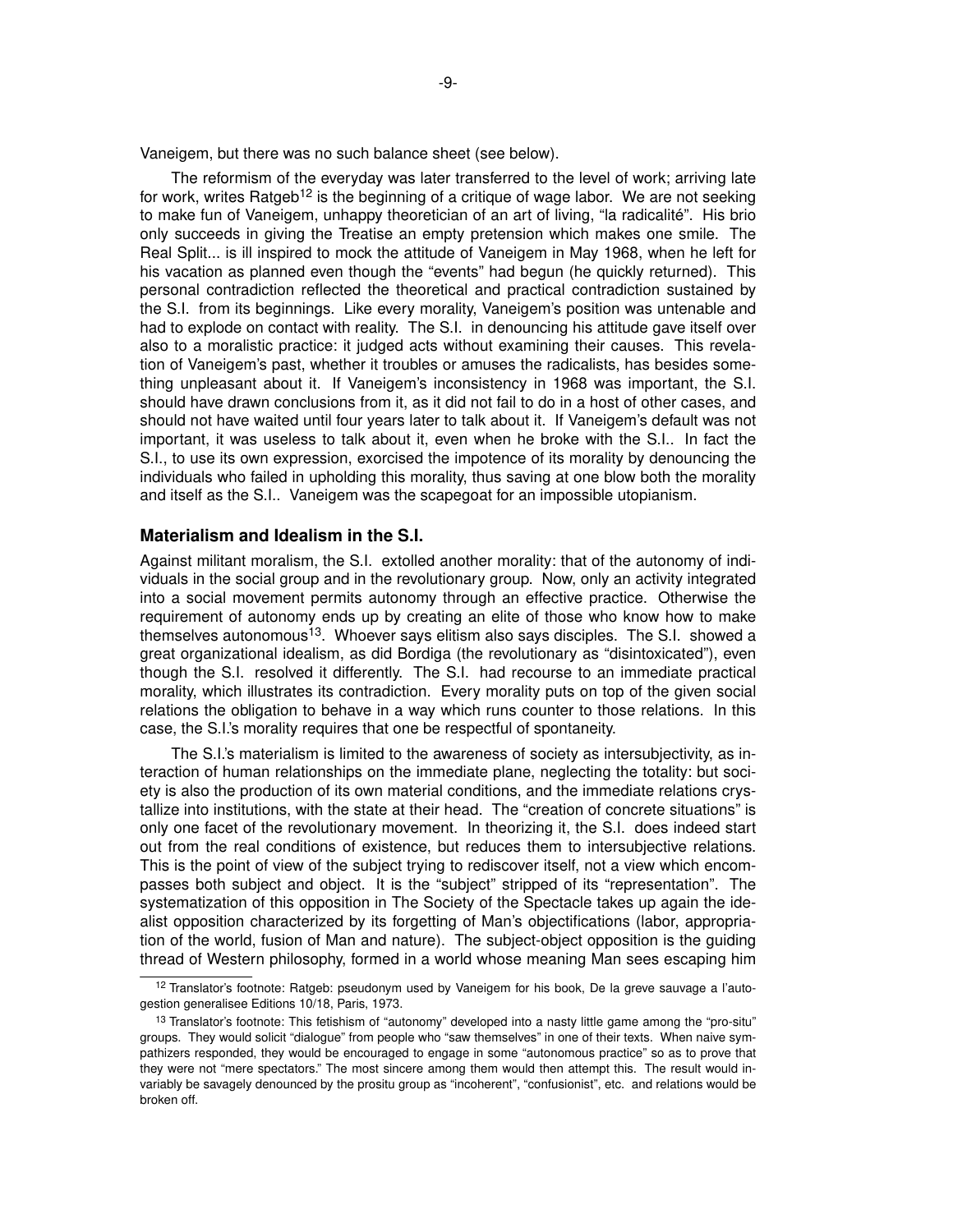little by little. Already Descartes was setting side by side the progress of mathematics and the stagnation of metaphysics. Mercantile Man is in search of his role.

The S.I. was not interested in production. It reproached Marx for being too economistic, but did not itself make a critique of political economy. Society is an ensemble of relations which assert themselves by objectifying themselves, creating material or social objects (institutions); the revolution destroys capitalism by a human action at the level of its objectifications (system of production, classes, state) carried out precisely by those who are at the center of these relations.

Debord is to Freud what Marx is to Hegel: he founds what is only a materialist theory of personal relationships, a contradiction in terms. Instead of starting from the ensemble of social relations, the notion of the "construction of situations" isolates the relation between subjects from the totality of relations. In the same way as, for Debord, the spectacle says all there is to be said about capitalism, the revolution appears as the construction of situations expanded to the whole of society. The S.I. did not grasp the mediations on which society rests; and foremost among these, labor, the "fundamental need" (William Morris) of Man. As a consequence of this, it did not clearly discern the mediations on the basis of which a revolution can be made. To get out of the difficulty it exaggerated the mediation of the organization. Its councilist, democratic and self-management-ist positions are explained by its ignorance of the social dynamic.

The S.I. insisted on forms of organization to remedy the inadequacy of the content which escaped it. Practicing "the inversion of the genitive" like Marx in his early work, it put things back on their feet: inverting the terms of ideology so as to understand the world in its reality. But a real understanding would be more than an inversion: Marx was not content to turn Hegel and the Young Hegelians upside down.

The S.I. only saw capital in the form of the commodity, ignoring the cycle as a whole. Of Capital, Debord only retains the first sentence, without understanding it: capital presents itself as an accumulation of commodities, but it is more than that. The S.I. saw the revolution as a calling into question more of the relations of distribution (c.f. the Watts riot) than of the relations of production. It was acquainted with the commodity but not with surplus value.

The S.I. showed that the communist revolution could not be only an immediate attack on the commodity. This contribution is decisive. Although the Italian Left had described communism as the destruction of the market, and had already broken with the ideology of the productive forces, it had not understood the formidable subversive power of concretely communist measures<sup>14</sup>. Bordiga, in fact, pushes social communization back beyond a seizure of "political power". The S.I. viewed the revolutionary process at the level of human relations. Even the State cannot be destroyed strictly on the military plane. The mediation of society, it is also (but not) solely destroyed by the demolition of the capitalist social relations which uphold it.

The S.I. ended up with the opposite mistake to Bordiga's. The latter reduced the revolution to the application of a program: the former limited it to an overthrow of immediate relations. Neither Bordiga nor the S.I. perceived the whole problem. The one conceived a totality abstracted from its real measures and relations, the other a totality without unity or determination hence an addition of particular points extending itself little by little. Incapable of theoretically dominating the whole process, they both had recourse to

<sup>14</sup> Translator's footnote: Such as the subversive effect of the mass refusal to pay and the free distribution of goods and services carried out by the Italian "self-reduction" movement. Naturally, in a full-fledged revolutionary situation, this would go much further and would include the immediate communization of key means of production both to provide for the survival of the proletarian movement and to undermine the resource base of the remaining capitalist forces.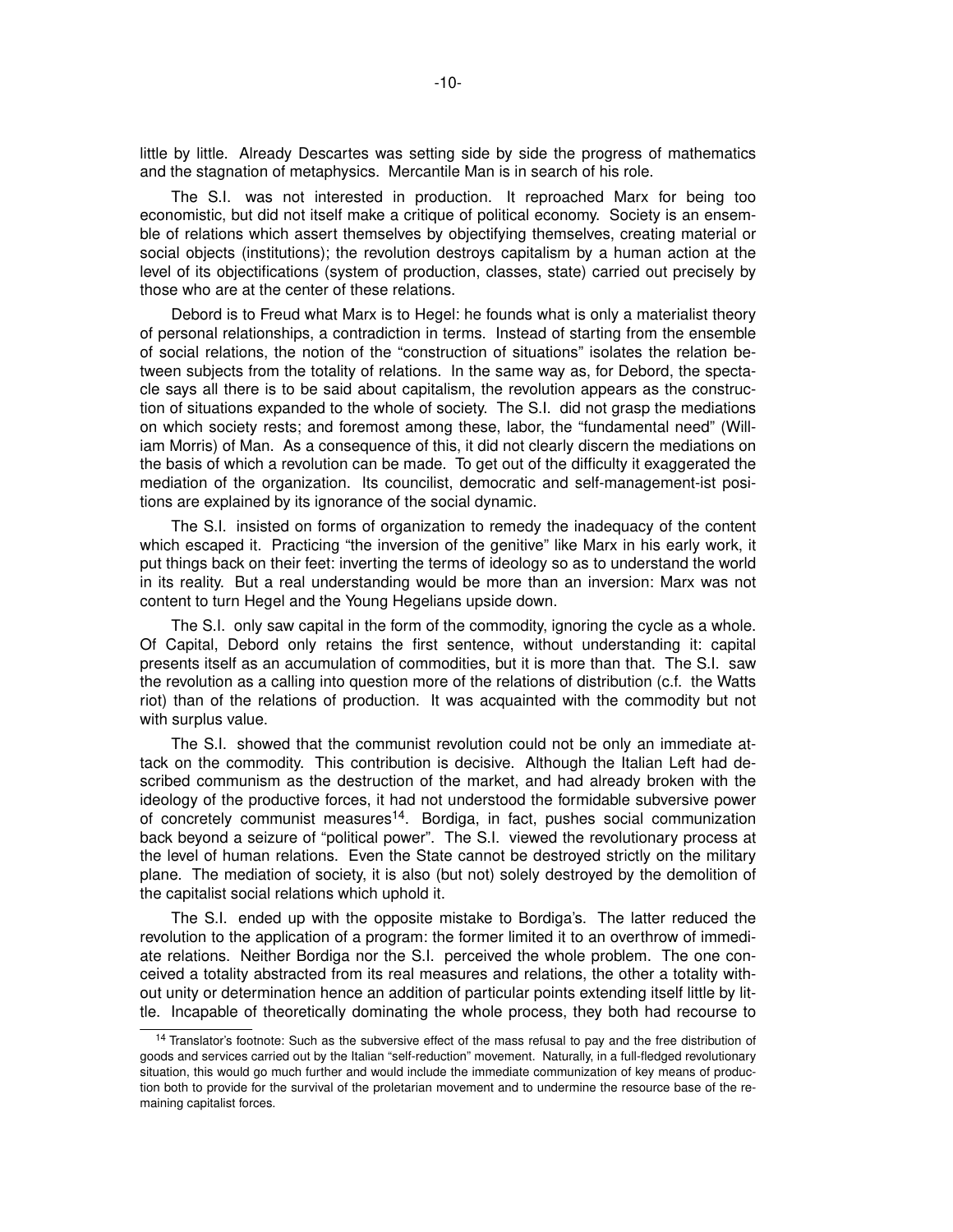an organizational palliative to ensure the unity of the process – the party for Bordiga, the councils for the S.I.. In practice, while Bordiga depersonalized the revolutionary movements to the point of excess, the S.I. was an affirmation of individuals to the point of elitism. Although it was totally ignorant of Bordiga, the S.I. allows one to develop Bordiga's thesis on the revolution further by means of a synthesis with its own.

The S.I. itself was not able to realize this synthesis, which presupposes an all-round vision of what society is. It practised positive utopianism only for the purpose of revelation, and that is without doubt its theoretical stumbling block.

What must happen... in the centers of unequally shared but vital experience is a demystification. (#7, p. 48).

There was a society of "the spectacle", a society of "false consciousness", as opposed to the supposedly classical capitalism of the 19th century: it was a matter of giving it a time consciousness of itself. The S.I. never separated itself from Lukacsian idealism, as is shown by the only critique of the S.I. which has appeared up to the present: Supplement au no. 301 de la Nouvelle Gazette Rhenane<sup>15</sup>. Lukacs knew (with the help of Hegel and Marx) that capitalism is the loss of unity, the dispersion of consciousness. But, instead of concluding from this that the proletarians will recompose a unitary world view by means of their subversive practice (concluding in the revolution), he thought that consciousness must be reunified and rediscovered first in order for this subversion to happen. As this is impossible he too fled back into magic and theorized the need for a concretization of consciousness which must be incarnated in an organization before the revolution is possible. This organized consciousness is the "party". One sees immediately that, for Lukacs, the justification of the party is secondary: what is primary is the idealism of consciousness, the primacy accorded to consciousness of which the party is only the manifestation. What is essential in his theory is that consciousness must be incarnated in an organization. The S.I. takes up in an uncritical way Lukacs' theory of consciousness but replaces the "party" with the S.I. on side and the councils on the other. For the S.I., as for Lukacs, the difference between "class in itself" and "class for itself" is that the latter possesses class consciousness. That this consciousness would not be brought to it by a party, but would spring spontaneously from the organization of the workers into councils is quite secondary. The S.I. conceived of itself as an organization destined to make the truth burst forth: it made revelation the principle of its action. This explains the inordinate importance which the S.I. saw in the tendency toward "total democracy" in 1968. Democracy is the perfect place for consciousnesses to elucidate themselves. Everything is summed up in the S.I.'s definition of a proletarian as one who "has no control over the use of his life and who knows it".

Art is today voluntary alienation; in it the systematic practice of artifice renders more visible the facticity of life. Shutting itself in its idea of the "spectacle", the S.I. remained a prisoner of its origins. The Society of the Spectacle is already a completed book. The theory of appearances turns back on itself. Here one can even read the beginnings of currently fashionable ideas about capital as representation. Capital becomes image... the concentrated result of social labor... becomes apparent and submits the whole of reality to appearance.

The S.I. was born at the same moment as all the theses about "communication" and language and in reaction against them, but it mostly tended to pose the same problem in different terms. The S.I. was formed as a critique of communication, and never departed from this point of origin: the council realizes a "true" communication. In spite of this, unlike Barthes and his ilk, the S.I. refused to let the sign turn back on itself. It did not want

<sup>&</sup>lt;sup>15</sup> Translator's footnote: Published in 1975. Distributed by Editions de l'Oubli, Paris.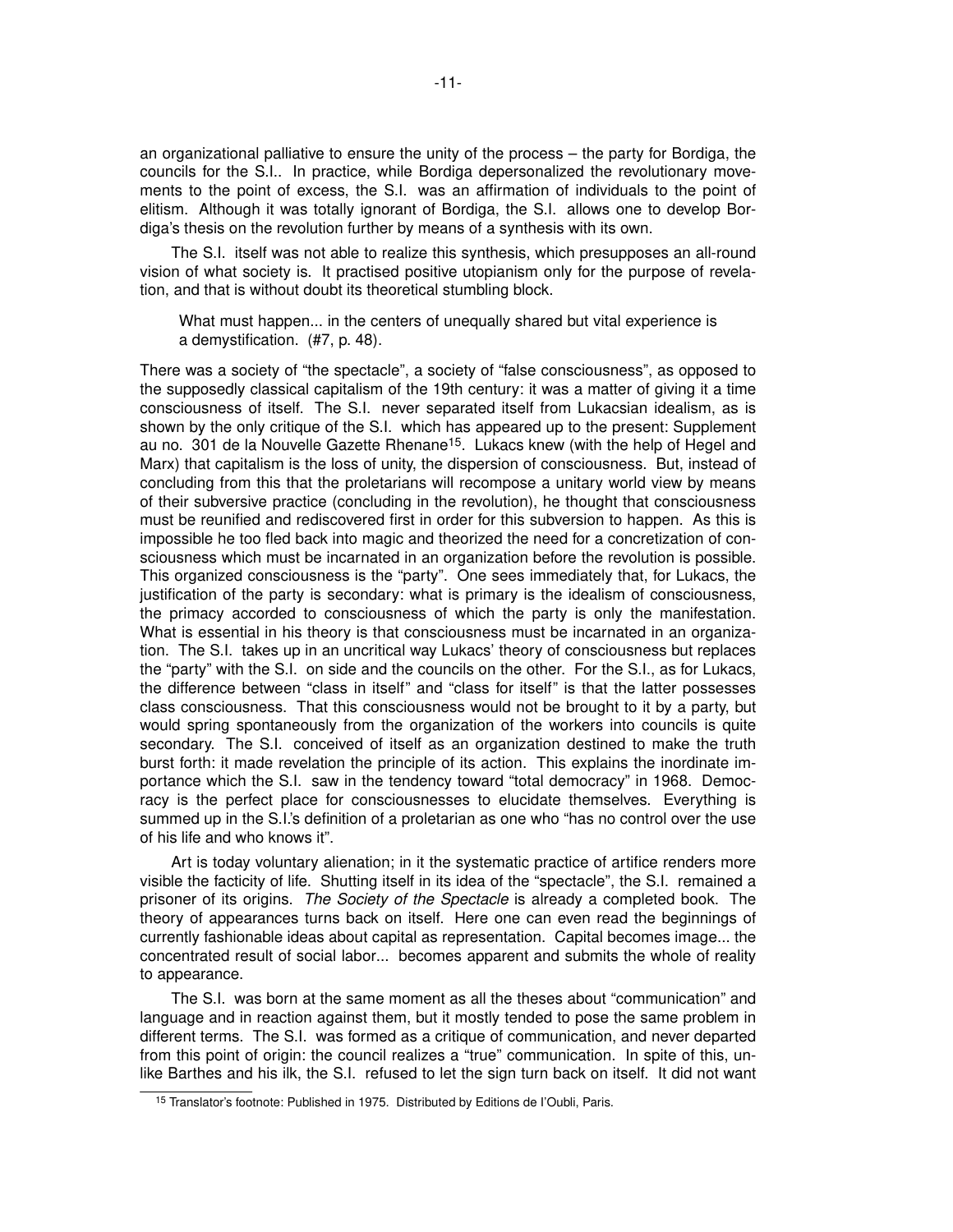to study apparent reality (the study of "mythologies" or of the "superstructures" dear to Gramsci's heart) but rather reality as appearance. Marx wrote in 1847:

Human activity = commodity. The manifestation of life, active life, appears as a mere means: appearance, separate from this activity, is grasped as an end in itself.

The S.I. itself succumbed to fetishism in fixating itself on forms: commodity, subject, organization, consciousness. But unlike those who today repeat its ideas while conserving only the flashy parts and the mistakes (utopia, etc.), the S.I. did not make it a rule to confuse language with society. What was for the S.I. a contradiction became the raison d'etre of modernism.

### **No Theoretical Summing up**

Nothing is easier than a false summing-up. One can even do it over, like the famous selfcriticism, every time one changes one's ideas. One renounces the old system of thought so as to enter the new one, but one does not change one's mode of being. The "theoretical summing-up" can be in fact the most deceitful practice while appearing to be the most honest. The Real Split... succeeds in not talking about the S.I. and its end, except so as not to grapple with its conceptions – in a word, it talks about it non-theoretically. Denouncing (no doubt sincerely) triumphalism and self-sufficiency in relation to the S.I. and in the S.I. but without a theoretical critique, the book ends up presenting the S.I. as a model. Debord and Sanguinetti don't get to the point except with the pro-situs, who inspired them to some good reflections, but still at the level of subjective relations, of attitudes. Theory is always seen from the standpoint of attitudes which incarnate it; an important dimension certainly, but not an exclusive one.

There is no self-analysis of the S.I.. The S.I. came, 1968 announces the return of the revolution, now the S.I. is going to disappear so as to be reborn everywhere. This lucid modesty masks two essential points: the authors argue as though the SIs perspective had been totally correct; they do not ask themselves whether there might not be a link between the sterility of the S.I. after 1968 (c.f. the correspondence of the Orientation Debate) and the insufficiency of that perspective. Even on the subject of the pro-situs, Debord and Sanguinetti fail to establish any logical relation between the S.I. and its disciples. The S.I. was revolutionary with the aid of a theory based on attitudes (which would later prove to be a brake on its evolution). After the phase of revolutionary action, the pro-situ retained nothing but the attitude. One cannot judge a master solely by his disciples: but he also has, in part, disciples he has called forth. The S.I. accepted the role of master involuntarily, through its very conceptions. It did not directly propose a savoirvivre, but in presenting its ideas as a "savoir-vivre" it pushed an art of living on its readers. The Real Split... registers the ideological use to which I.S. was put, its being turned into a spectacle, says the book, by half the readers of the journal. This was partly inevitable (see below on recuperation) but in part also due to its own nature. Every radical theory or movement is recuperated by its weaknesses: Marx, by his study of the economy in-itself and his radical-reformist tendencies, the German Left by its councilism, etc. Revolutionaries remain revolutionaries by profiting from these recuperations, eliminating their limitations so as to advance toward a more developed totalization. The Real Split... is also a split in the minds of its authors. Their critique of Vaneigem is made as if his ideas were foreign to the S.I.. To read Debord and Sanguinetti, one would think that the S.I. had no responsibility for the Traite: Vaneigem's weakness, one would think, belongs to him alone. One or the other: either the S.I. did indeed take his faults into account – in which case why didn't it say something about them? – or else it ignored them. The S.I.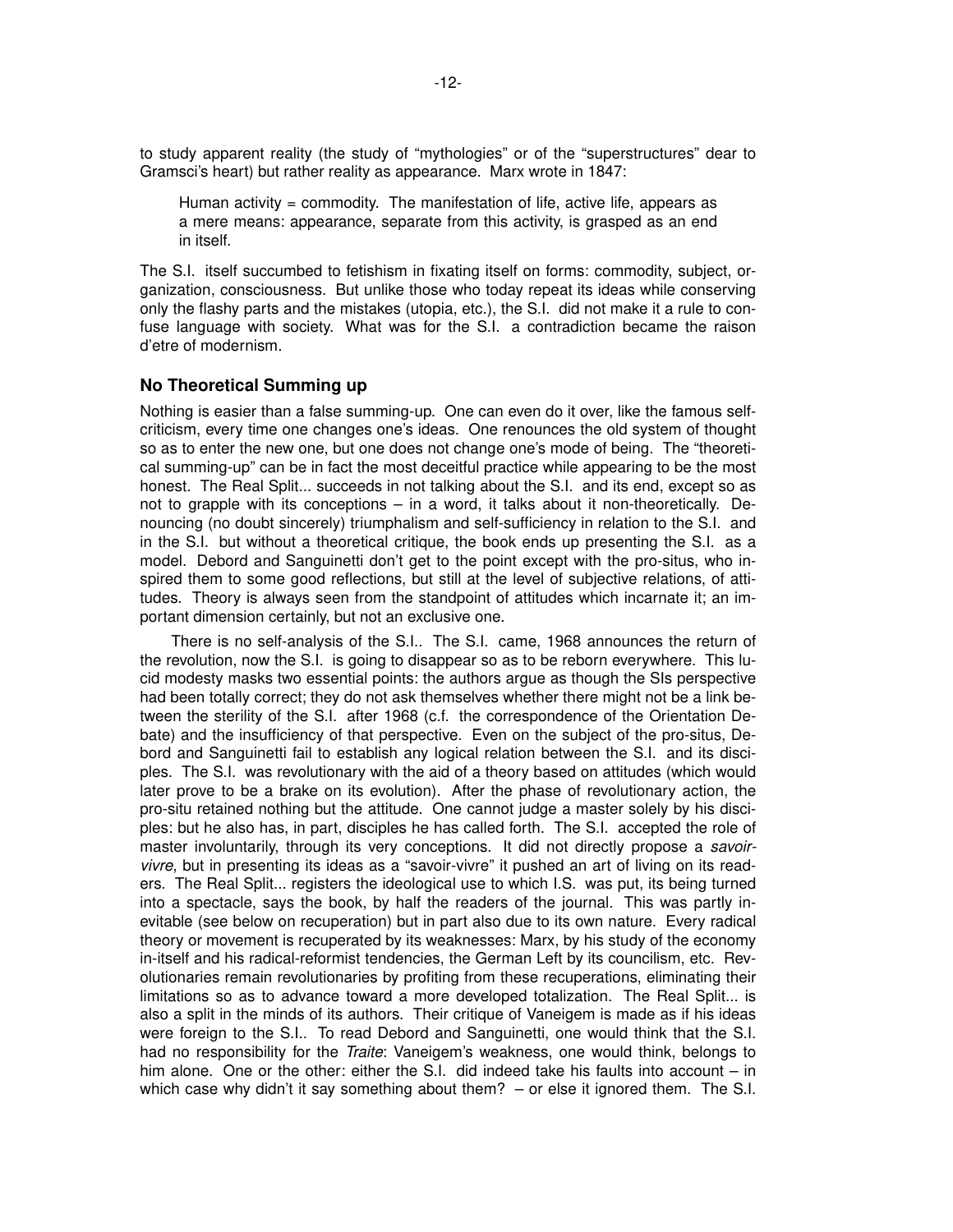here inaugurates a practice of organization (which S ou B would have qualified with the word "bureaucratic"): one does not learn of the deviations of members until after their exclusion. The organization retains its purity, the errors of its members do not affect it. The trouble comes from the insufficiencies of the members, never from on high, and not from the organization. As the eventual megalomania of the leaders does not explain everything, one is obliged to see in this behavior the sign of a mystified coming-to-consciousness of the group's impasse, and of a magical way of solving it. Debord was the S.I.. He dissolved it: this would have been proof of a lucid and honest attitude if he had not at the same time eternized it. He dissolved the S.I. so as to make it perfect, as little open to criticism as he was little able to criticize it himself.

In the same way, his film Society of the Spectacle is an excellent means of eternizing his book. Immobilism goes side by side with the absence of summing-up. Debord had learned nothing. The book was a partial theorization: the film totalizes it. This sclerosis is even more striking in what was added for the film's re-release in 1976. Debord replies to a series of criticisms of the film, but says not a word about various people (some of them verv far removed from our own conceptions) who judged the film severely from a revolutionary point of view. He prefers to take on Le Nouvel Observateur<sup>16</sup>. More and more, his problem is to defend his past. He runs aground of necessity, because all he can do is re-interpret it. The S.I. no longer belongs to him. The revolutionary movement will assimilate it in spite of the situationists.

### **An Exercise in Style**

Otherwise serious, Sanguinetti's book Veridique Rapport<sup>17</sup> is still a mark of his failure (echec). We will not judge the book by its public, which appreciates it as a good joke played on the bourgeoisie. These readers are content to repeat that the capitalists are cretins, even that they are contemptible compared to "real" ruling classes of the past; if we wanted to, they say, we could be far bigger and better bourgeois. Elitism and scorn for capitalism are derisory enough as reactions, but reassuring when revolution does not appear any longer to be an absolute certainty. But complacency in the denunciation of bourgeois decadence is far from being subversive. It is shared by those (like Sorel) who scorn the bourgeoisie while wanting to save capitalism. The cultivation of this attitude is thus absurd in anyone who has the slightest revolutionary pretensions. Let us admit in any case that Sanguinetti scored a good shot.

The problem most commentators fail to deal with (and for good reason) is to know whether he puts forward a revolutionary perspective. If he does not he has only succeeded in letting off a firecracker within bourgeois politics and the game of the parties. The proof of the pudding is in the eating. His analysis of past events is false, and so is the revolutionary perspective he proposes.

First of all, there was no "social war" in Italy in 1969 nor in Portugal in 1976. May 1968 in France was the upsurge of a vast spontaneous workers' organization: on the scale of a whole country, and in hundreds of big enterprises, proletarians partook at the same moment of the "proletarian experience", of confrontation with the state and the unions, and understood in acts that working-class reformism only serves capital. This experience will remain. It was an indispensable break, and a lasting one even though the wound now seems to have been closed again.

But the S.I. took this break for the revolution itself. 1968 realized for it what 1966 realized for  $S$  ou  $B$ : the practical verification of its theory, in fact the confirmation of its limits

<sup>16</sup> A left-wing intellectual French weekly.

<sup>17</sup> Translator's footnote: Veridique rapport sur les derniers chances de sauver le capitalisme en Italie.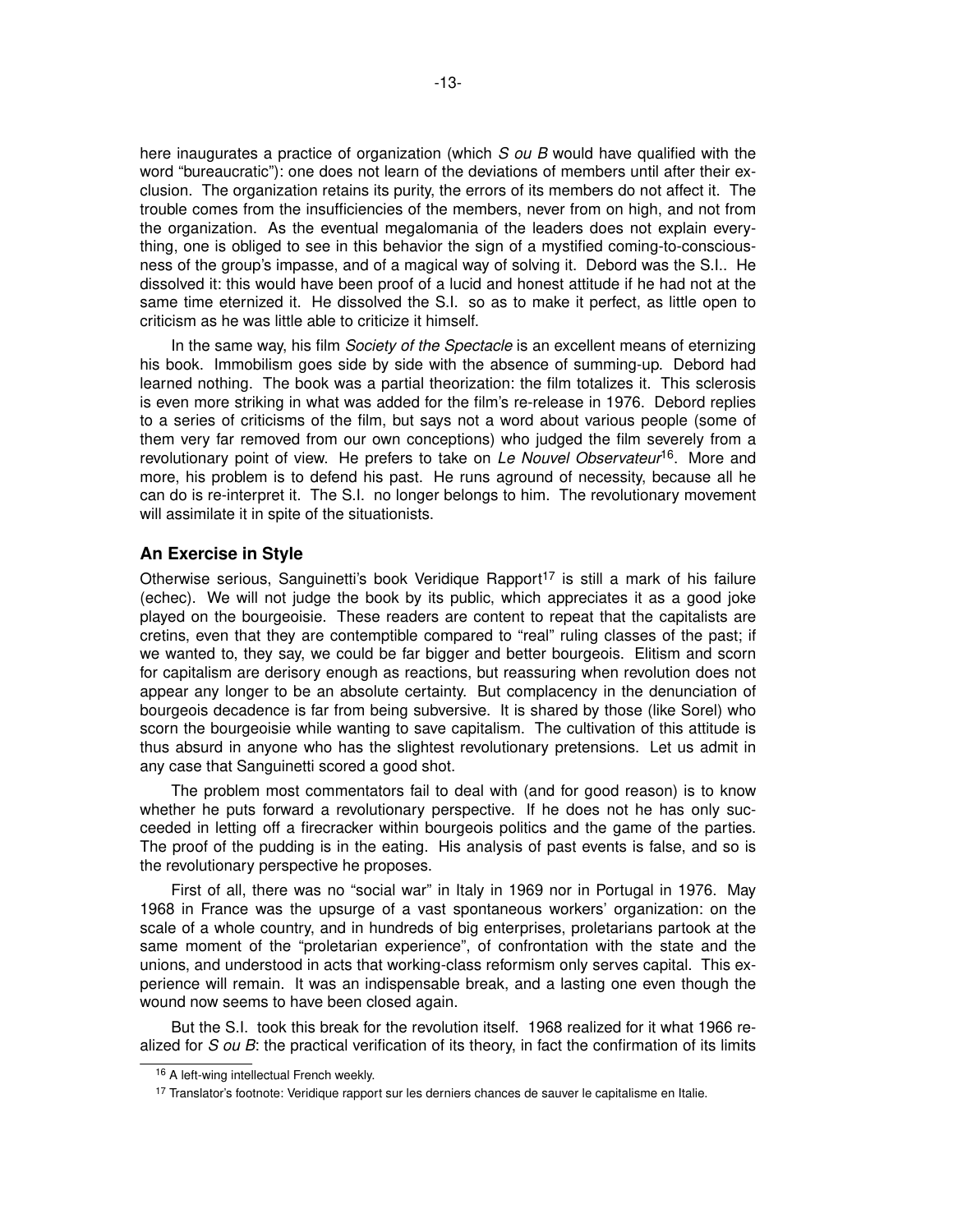and the beginning of its getting tangled up. La Veritable Scission... asserts that the occupation movement<sup>18</sup> had situationist ideas: when one knows that almost all the strikers left control of the strike to the unions, unless one mythologizes the occupation movement, this shows only the limits of situationist ideas. This ignorance of the state on the part of the movement was not a supersession of jacobinism, but its corollary, as it was in the Commune: the non-destruction of the state, its simple democratization, went side by side in 1871 with an attempt by some people to create a dictatorship on the model of 1793. It is true that looking at 1871 or 1968 – one would have to show the strength and not the weakness of the communist movement, its existence rather than its absence. Otherwise the revolutionary only develops a superior pessimism and an abstract negation of everything which is not "the revolution". But the revolutionary movement is such only if it criticizes itself, insisting on the global perspective, on what was missing in past proletarian movements. It does not valorize the past. It is the state and the counterrevolution that take up the limits of past movements and make their program out of them. Theoretical communism criticizes previous experiences, but also distinguishes between proletarian assault as in Germany in 1918-21, and attacks that were immediately bogged down by capital as in 1871 and in Spain in 1936. It is not content to describe positive movements, but also indicates the ruptures which they had to effect in order to make the revolution. The S.I. did the opposite. Moreover, starting in 1968, it theorized a rising revolution. But above all it denied the question of the state.

When the workers are able to assemble freely and without mediations to discuss their real problems, the state begins to dissolve. (The Real Split, p.33).

All of anarchism is there. Far from wanting, as one would expect, to demolish the state, anarchism is most precisely characterized by its indifference to it. Contrary to that "Marxism" which puts foremost and above all else the necessity of "taking power", anarchism in fact consists of a neglect of the question of state power. The revolution unfolds, committees and assemblies form parallel to the state, which, emptied of its power, collapses of its own accord. Founded on a materialist conception of society, revolutionary marxism asserts that capital is not only a soda, spread out thinly everywhere, but that it is also concentrated in institutions (and first of all armed force) which are endowed with a certain autonomy, and which never die by themselves. The revolution only triumphs by bringing against them an action at once generalized and concentrated. The military struggle is based on the social transformation, but has its own specific role. The S.I. for its part, gave way to anarchism, and exaggerated the importance of workers' assemblies (in 1968, Pouvoir Ouvrier and the Groupe de Liaison pour l'Action des Travailleurs were also preoccupied essentially with calling for democratic workers' assemblies).

In the same way, to say that in Portugal the pressure of the workers hindered the construction of the modern capitalist state, is to have only the viewpoint of the state, of capital. Is capital's problem to develop in Portugal, to constitute a new and powerful pole of accumulation there? Wasn't the objective of the "revolution of the carnations" to channel confused popular and proletarian aspirations toward illusory refor ms, so that the proletariat would remain quiescent? Mission accomplished. It is not a matter of a half-victory for the proletariat, but of an almost total defeat, in which the "proletarian experience" was almost non-existent, because there was not, so to speak, any direct confrontation, any alignment of proletarians around a position opposed to capitalism. They never stopped supporting the democratized state, even at times against the parties, which they accused of "treason"19.

<sup>&</sup>lt;sup>18</sup> Translator's footnote: i.e. The movement of occupation of workplaces and campuses during May '68.

 $19$  Translator's footnote: The translator disagrees with this estimation; c.f. the account of the TAP strike in Portugal: Anti-Fascism or Anti-Capitalism, Root and Branch, 1976.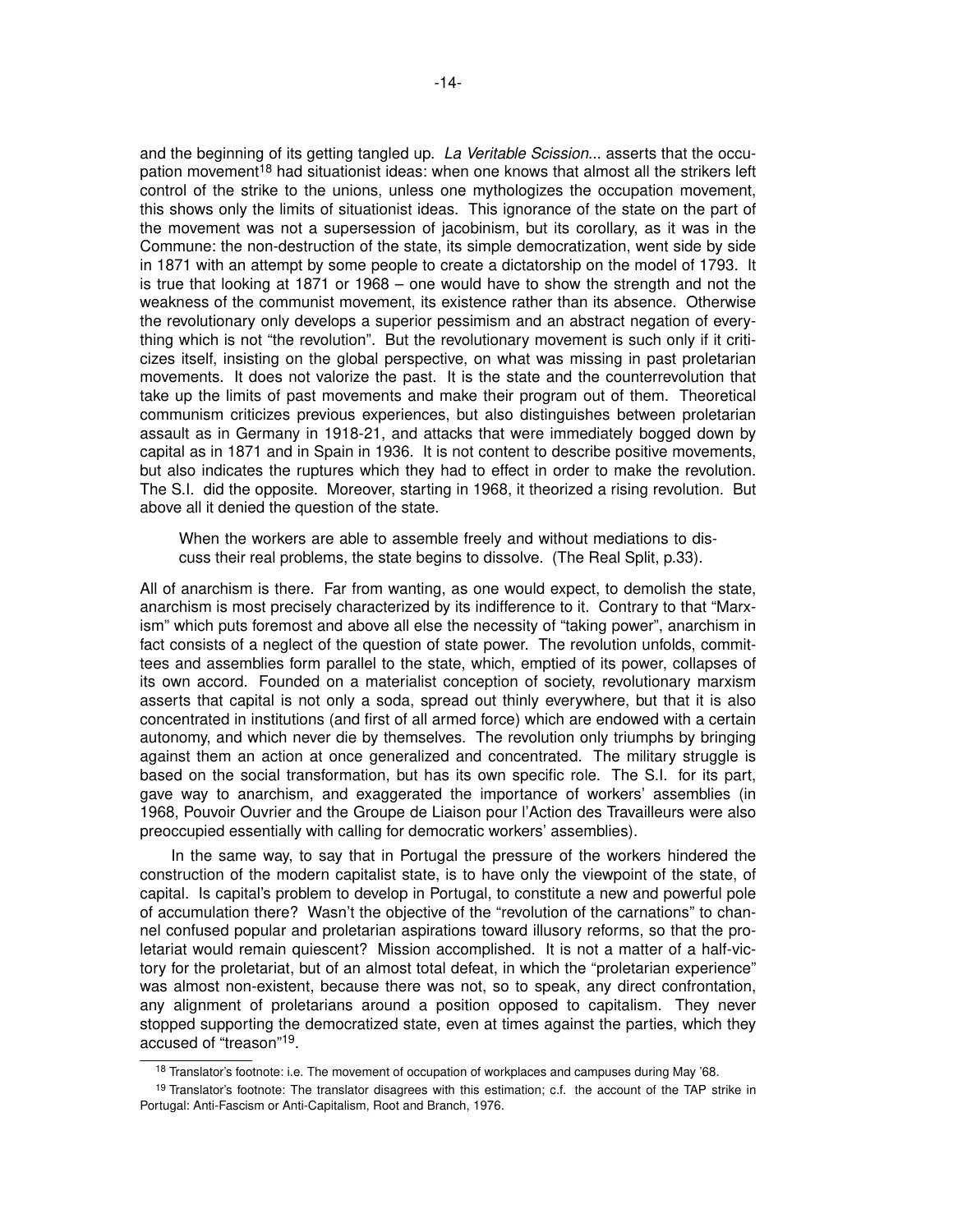Neither in Italy in 1969, nor in Portugal in 1974-5, was there a "social war". What is a social war if not a head-on struggle between classes, calling into question the foundations of society – wage labor, exchange, the state? There was not even the beginning of a confrontation between classes, and between the proletariat and the state in Italy and Portugal. In 1969, the strike movements sometimes spread into riots but not every riot is the beginning of the revolution. The conflicts born of demands could become violent and could even provoke the beginning of a struggle against the forces of Order. But the degree of violence does not indicate the content of the struggle. In battling the police, the workers continued to believe no less in a leftwing government. They called for a "real democratic state" against the conservative forces supposedly dominating it.

Explaining the failure of the "social war" by the presence of the C.P.s is as serious as attributing everything to the absence of the party. Should one ask whether the German revolution miscarried in 1919 because of the S.P.D. and the unions? Or should one rather ask why the S.P.D. and the unions existed, why the workers continued to support them? One must begin from inside the proletariat.

Certainly, it is comforting to see a book which presents the C.P. as one of the pillars of capitalism undergo a wide distribution. But this success is ambiguous. If capital no longer has any all-encompassing thought, or even no thinkers at all (which is in any case incorrect), the S.I. thinks well enough in its place, but badly for the proletariat, as we shall see. Sanguinetti finishes by reasoning in capitalist terms. In fact, he has constructed an analysis such as a capitalist who had assimilated vulgar marxism would have. It is the bourgeoisie who speak of revolution where there is none. For them, occupied factories and barricades in the streets are the beginning of a revolution. Revolutionary marxism does not take the appearance for reality, the moment for the whole. The "heaviness" of marxism is preferable to a lightness without content. But let us leave the readers to choose according to what motivates their reading.

The S.I. has succeeded at an exercise in style: the final verdict for a group that mocked the cult of style in a style-less world. It has come in the end to play capitalist, in every sense of the word. Its brilliance is unimpaired, but it has nothing else left but brilliance. The S.I. gives good advice to capitalists and bad advice to proletarians, to whom it proposes nothing but councilism.

Veridique rapport contains two ideas: (i) the governmental participation of the C.P. is indispensable to Italian capitalism; (ii) the revolution is the workers' councils. The second idea is false, the first one true; capitalists like Agnelli have also expressed it. In a word, Sanguinetti manages to grasp the totality as a bourgeois and nothing more.

He wanted to pass himself off as an enlightened bourgeois: he has succeeded all too well. He has beaten himself at his own game.

#### **Recuperation**

At the same moment, Jaime Semprun, the author of La Guerre sociale au Portugal, published a Precis de recuperation. Here is what the S.I. once said about "recuperation":

It is quite normal that our enemies should come to use us partially... just like the proletariat, we do not pretend to be unexploitable under present conditions. (I.S. #9. p. 4).

The vital concepts undergo at one and the same time the truest and most lying uses... because the struggle of critical reality against apologetic spectacle leads us to a struggle over words, a struggle the more bitter as the words are more central. It is not an authoritarian purge, but the coherence of a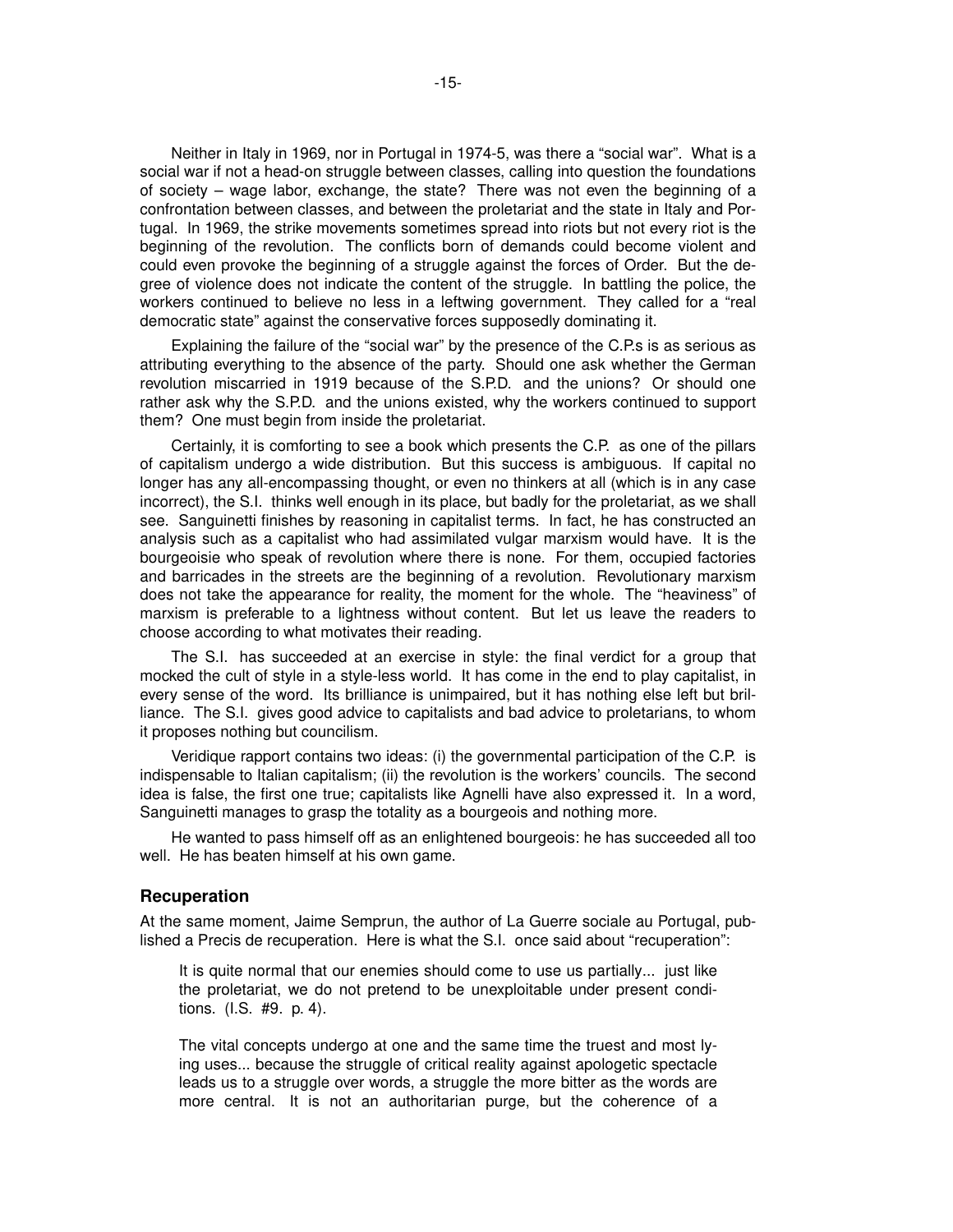concept's use in theory and in practical life which reveals its truth. (I.S. #10, p. 82).

The counterrevolution does not take up revolutionary ideas because it is malign or manipulative, let alone short of ideas, but because revolutionary ideas deal with real problems with which the counterrevolution is confronted. It is absurd to launch into a denunciation of the enemy's use of revolutionary themes or notions. Today, all terms, all concepts are perverted. The subversive movement will only reappropriate them by its own practical and theoretical development.

Since the end of the 19th century, capitalism and the workers' movement have engendered a fringe of thinkers who take up revolutionary ideas only so as to empty them of their subversive content and adapt them to capital. The bourgeoisie has, by nature, a limited vision of the world. It must call on the vision of the class, the proletariat, which is the bearer of another project. This phenomenon has been amplified since marxism has been officially recognized as having public usefulness. During the first period, capital drew from it a sense of the unity of all relations and of the importance of the economy (in the sense in which Lukacs rightly said that capitalism produces a fragmented vision of reality). But to the extent that capitalism comes to dominate the whole of life, this vision – broadly speaking, that of old-fashioned economistic vulgar marxism – is inadequate to its complexity and to the extension of conflicts to all its levels. During the second period, the one we are living in today, determinist orthodox marxism has been rejected by the bourgeoisie itself. At the universities, it was good fun to shrug one's shoulders at Capital fifty years ago: around 1960, it became permissible to find "interesting ideas" in it, the more so as they were being "applied" in the U.S.S.R.... To be in fashion today, it is enough to say that Capital is in the rationalist and reductionist tradition of Western philosophy since Descartes, or even since Aristotle. The new official marxism is not an axis; instead one puts a little bit of it everywhere. It serves to remind one of the "social" character of all practice: the "recuperation" of the S.I. is only a particular case.

One of the natural channels of this evolution is the university, since the apparatus of which it is a part backs a considerable part of the research on the modernization of capital. Official "revolutionary" thought is the scouting party of capital. Thousands of appointed functionaries criticize capitalism from every direction.

Modernism expresses the social crisis of which the crisis of the proletariat is only an aspect. Out of the limits which the subversive movement encounters at every step, modernism makes its objectives. It serves in particular to justify immediate reformism at the social level. In fact, traditional working class reformism no longer needs justification inasmuch as it has become the rule. The reformism of customs and daily life still needs to be theorized, both against the revolutionary movement from which issues the bias toward it, and against backward capitalist fractions which reject liberties that are nonetheless inoffensive to capital. Modernism thus gets developed because it helps capital to free itself from the fetters on capitalist liberty. The reformism of the everyday is still in its ascendant phase, as economic and working class reformism was seventy years ago.

The common trait of all modernism is the taking up of revolutionary theory by halves; basically its approach is that of "marxism" as against Marx. Its axiom is to call, not for revolution, but for liberation from a certain number of constraints. It wants the maximum of freedom within the existing society. Its critique will always be that of the commodity and not of capital, of politics and not of the state, of totalitarianism and not of democracy. Is it by accident that its historical representative, Marcuse, came from a Germany forced to turn away from the radical aspirations revealed in 1917-21?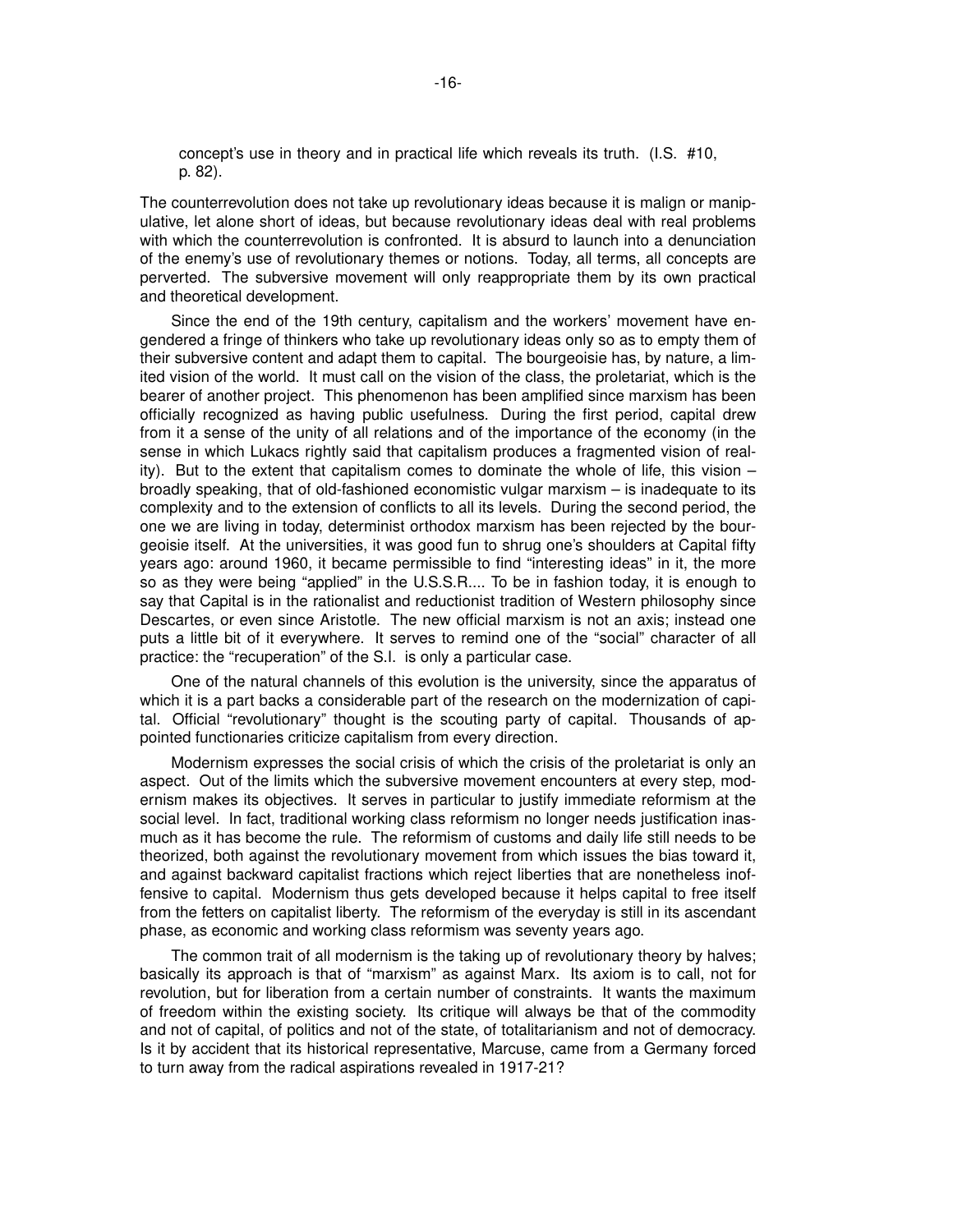It is conceivable to denounce deformations in revolutionary theory in order to make things absolutely precise – on the condition, however, that there is more than just a denunciation. In Semprun's book, there is not an ounce of theory to be found. Let us take two examples. In his critique of G. Guégan<sup>20</sup>, Semprun shows what he considers important. Why demolish this personage? To demarcate oneself, even with violent language, has no meaning unless one Puts oneself at a higher level. Semprun spreads Guégan's life over several pages. But if it is really necessary to talk about Guégan, there is something that must be got straight concerning Cahiers du futur (Future Notebooks), the journal he edited. If the first issue was uselessly pretentious, the second, devoted to the counter-revolution, is particularly detestable. It presents the fact that the counter-revolution feeds on the revolution as a paradox, takes pleasure in pointing out the mix-up without explaining anything, as something to revel in amid complacently morbid drawings, and sends everybody into a tailspin. This (intentional ?) derision for all revolutionary activity mixes in a little more and fosters a feeling of superiority among those who have understood because they have been there: "That's where revolution leads..." (read: "That's what I was when I was a militant..." One can only dream of what the S.I. in its prime might have written about this.

Semprun also shows how Castoriadis<sup>21</sup> has innovated in taking it upon himself to "recuperate" his own past revolutionary texts, striving to make them unreadable by heaping them with prefaces and footnotes. This is amusing at first sight, but becomes less so when one knows what the S.I. owes to  $S$  ou B. Semprun even shows condescension toward Chaulieu's "marxist" period. The ultra-left was indeed dry as dust, but not enough to stop Debord from joining it. Whether one likes it or not, this is falsification: one amuses the reader while making him forget what the S.I.'s bankruptcy owes to Chaulieu before he went bankrupt himself.

In these two cases as in others, individuals are judged by their attitude, not by their theoretical evolution, from which one might profit. Semprun presents us with a gallery of moral portraits. He does not analyze, he judges. He pillories a number of assholes who stole from the S.I.. Criticizing these attitudes, he is himself nothing but an attitude.

Like every moralistic practice, this one leads to some monstrosities. The most striking is the aggravation of the practice of organization already mentioned in relation to The Real Split... As Debord's new bodyguard, Semprun settles accounts with former members of the S.I.. Reading these works, the uninitiated wouldn't think that the S.I. was ever much of anything. Busy with his self-destruction, Debord now unleashes a sectarianism which reveals his fear of the world. Semprun's style can thus only insult everything that comes within its scope and which is not Debord. He is nothing but a demarcation. He does not know either how to approve or to scorn. Of radical criticism, he has retained only the contempt.

#### **Spectacle**

The S.I. always valued its trademark and did its own publicity. One of its great weaknesses was wanting to appear to be without weaknesses, without faults, as if it had developed the Superman within itself. Today it is no more than that. As a critique of traditional groups and of militantism, the S.I. played at being an International, turning politics into derision. The rejection of the pseudo-serious militant who achieves only the spirit of the cloister today serves to evade serious problems. Voyer<sup>22</sup> practices derision only to

 $20$  Translator's footnote: Guégan was the manager and the real founder of Champ Libre Publications until he was fired in 1975. He is now a fashionable figure in literary and avant-garde circles.

<sup>&</sup>lt;sup>21</sup> Translator's footnote: Cardan - Chaulieu's real name. (tr)

<sup>&</sup>lt;sup>22</sup> Translator's footnote: Jean-Pierre Voyer, author of "Reich: How to Use" (available from Bureau of Public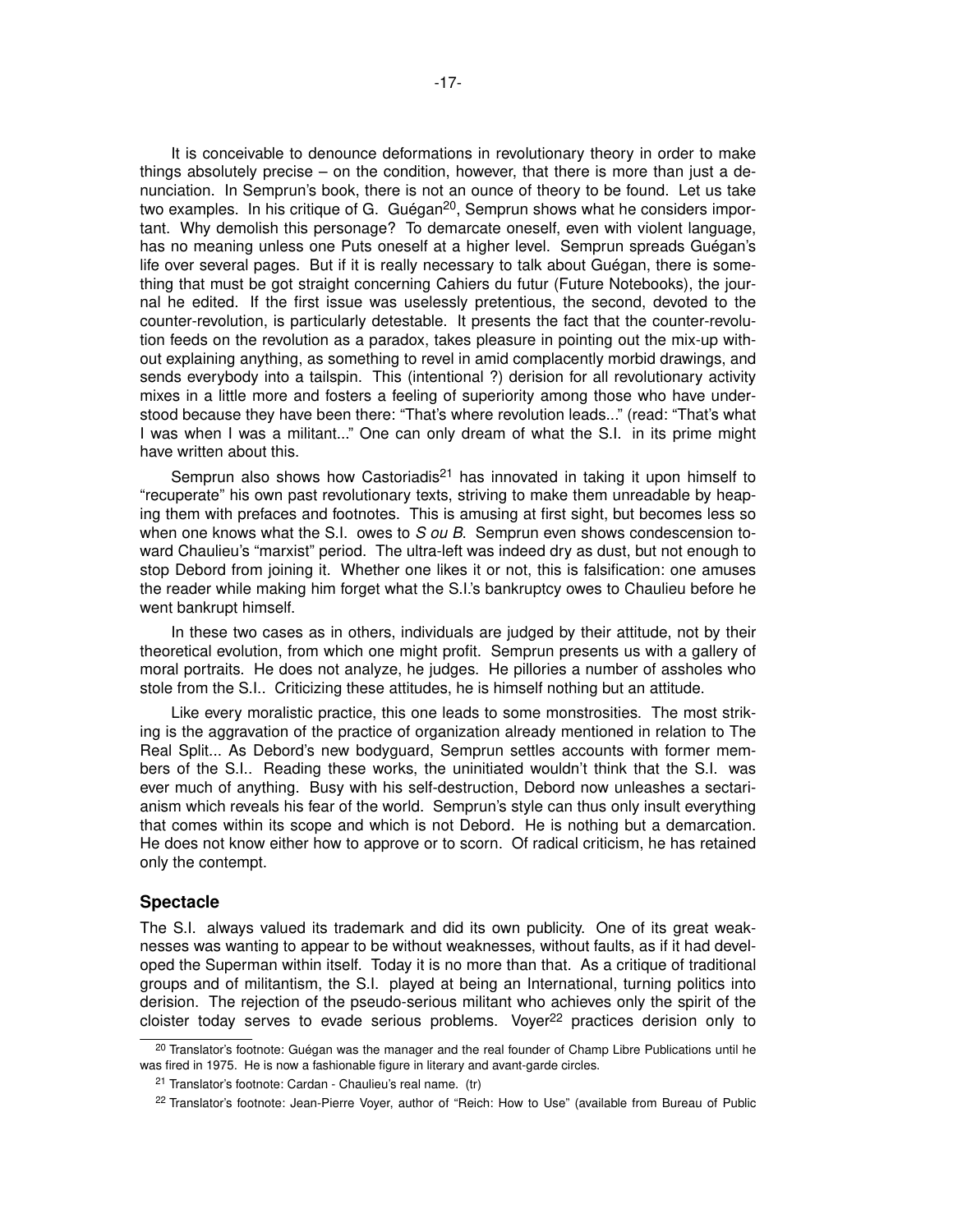become derisory himself. The proof that the S.I. is finished is that it continues in this form. As a critique of the spectacle, the S.I. shows off its bankruptcy by making a spectacle of itself, and ends up as the opposite of what it was born for.

For this reason, the S.I. continues to be appreciated by a public in desperate need of radicality of which it retains only the letter and the tics. Born from a critique of art, the S.I. winds up being used (despite and because of itself) as a work of literature. One takes pleasure in reading the S.I. or its successors, or the classics which it appreciated, as others take pleasure in listening to the Doors. In the period when the S.I. was really searching and self-searching, when the practice of derision clothed real theoretical and human progression, when humor did not serve merely as a mask, the S.I.'s style was much less fluid and facile than that of these current writings. The rich text resists its author as well as its readers. The text which is nothing but style flows smoothly.

The S.I. contributed to the revolutionary common good, and its weaknesses also have become fodder for a public of monsters, who are neither workers nor intellectuals, and who do nothing. Barren of practice, of passion, and often of needs, they have nothing between them but psychological problems. When people come together with out doing anything, they have nothing in common but their subjectivity. The S.I. is necessary to them; in its work, they read the ready-made theoretical justification for their interest in these relations. The S.I. gives them the impression that the essential reality resides in immediate intersubjective relations, and that revolutionary action consists in developing a radicality at this level, in particular in escaping from wage labor, which coincides with their existence as déclassés The secret of this radicality consists of rejecting everything that exists (including the revolutionary movement) so as to oppose to it whatever seems farthest away from it (even if this has nothing revolutionary about it). This pure opposition has nothing revolutionary about it but the words. The life-style has its rules, which are just as constricting as those of the "bourgeois" world. Most often, bourgeois values are Inverted in apologetics for not working, for marginal existence, for everything that seems to transgress. Leftism makes apologetics for the proletariat as something positive in this society: the pro-situs glorify themselves (as proletarians) as pure negation. As for the ones who have some theoretical substance, their watchword is always the "critique of the S.I.", a critique which is impossible for them because it would be also the critique of their milieu.

The vigor of the S.I. was not in its theory but in a theoretical and practical exigency which its theory only partially recovered, which it helped to locate. The S.I. was the affirmation of the revolution. Its rise coincided with a period when it was possible to think that there would be a revolution soon. It was not equipped to survive past that period. It was successful as the self-critique of a social stratum incapable of making the revolution by itself, and which denounced this stratum's own pretensions (as represented for example, by leftism which wants workers to be led by "conscious" drop-outs from the middle class).

## **Radical Subjectivity**

The S.I. had in relation to classical revolutionary marxism (of which Chaulieu was a good example) the same function, and the same limits, as Feuerbach had in relation to Hegelianism. To escape from the oppressive dialectic of alienation/ objectification, Feuerbach constructed an anthropological vision which placed Man, and in particular love and the senses, at the center of the world. To escape from the economism and factoryfetishism (usinisme) of the ultra-left; the S.I. elaborated a vision of which human relations were the center and which is consonant with "reality", is materialist, if these relations are given their full weight so that they include production, labor. Feuerbachian anthropology

Secrets, P.O. Box 1044 Berkeley, Ca. 94701) and other texts published by Champ Libre. (tr.)